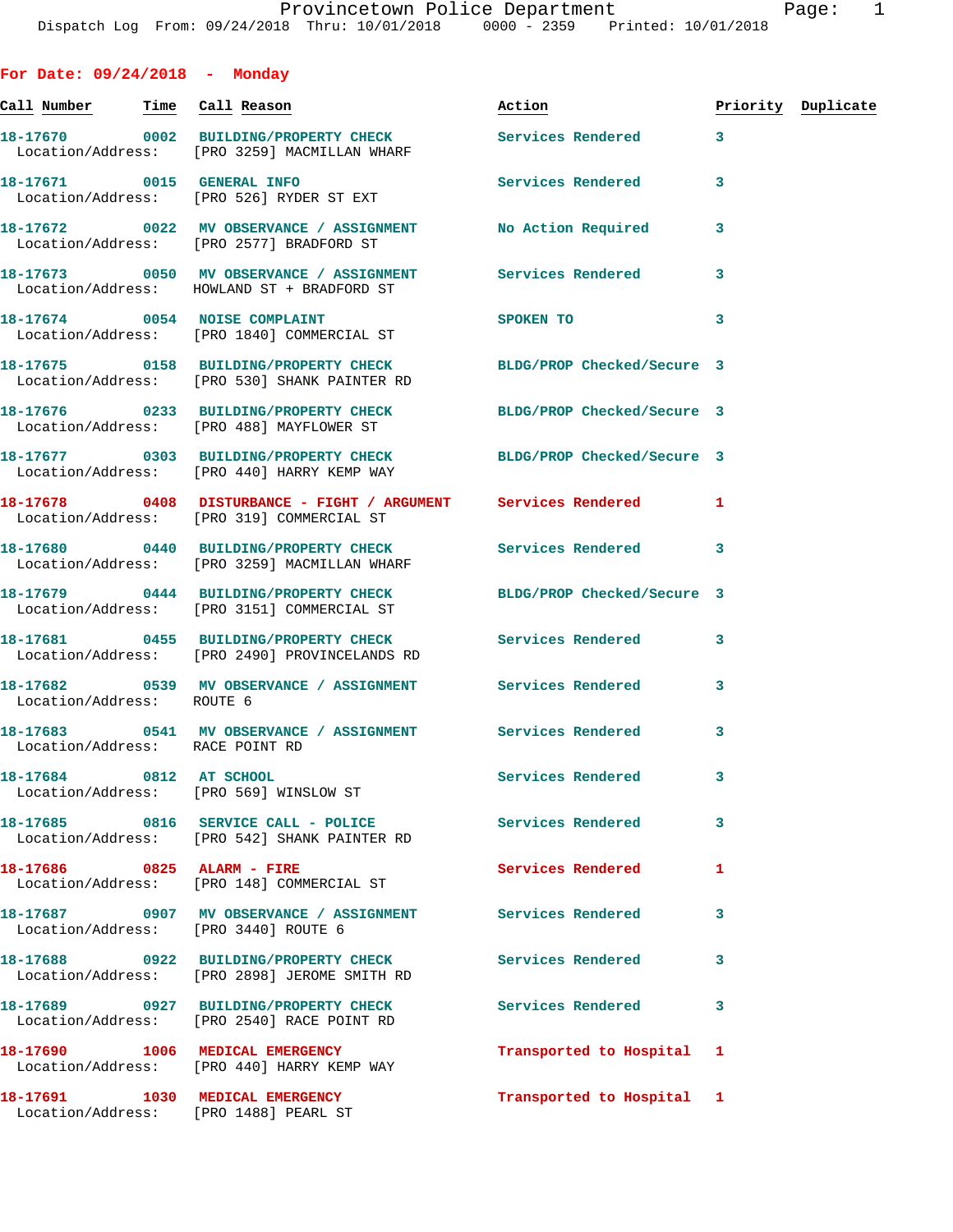|                                                                       |                                                                                                               | Provincetown Police Department |                         | Page: 2      |  |
|-----------------------------------------------------------------------|---------------------------------------------------------------------------------------------------------------|--------------------------------|-------------------------|--------------|--|
|                                                                       | Dispatch Log From: 09/24/2018 Thru: 10/01/2018 0000 - 2359 Printed: 10/01/2018                                |                                |                         |              |  |
|                                                                       | 18-17692 1115 BUILDING/PROPERTY CHECK Services Rendered 3<br>Location/Address: [PRO 3259] MACMILLAN WHARF     |                                |                         |              |  |
| Location/Address: ROUTE 6                                             | 18-17693 1116 MV OBSERVANCE / ASSIGNMENT Services Rendered 3                                                  |                                |                         |              |  |
|                                                                       | 18-17694 1136 SERVICE CALL - POLICE COULD Not Locate 3<br>Location/Address: [PRO 1553] COMMERCIAL ST          |                                |                         |              |  |
|                                                                       | 18-17695 1142 SERVE PROTECTION ORDER Could Not Locate 2<br>Location/Address: [PRO 3314] COMMERCIAL ST         |                                |                         | $\mathbf{2}$ |  |
|                                                                       | 18-17696 1243 FIRE - STRUCTURE<br>Location/Address: [PRO 112] COMMERCIAL ST                                   | Extinguished                   | 1                       |              |  |
|                                                                       | 18-17698 1331 MV DISABLED<br>Location/Address: [PRO 2539] RYDER ST EXT                                        | Services Rendered              | $\overline{2}$          |              |  |
|                                                                       | 18-17699 1345 LOST DEBIT CARD<br>Location/Address: [PRO 542] SHANK PAINTER RD                                 | Services Rendered 3            |                         |              |  |
| Location/Address: [PRO 2513] ROUTE 6<br>Refer To Citation: 18-1043-CM | 18-17700 1358 MV STOP                                                                                         | VERBAL WARNING 3               |                         |              |  |
|                                                                       | 18-17701 1412 MEDICAL EMERGENCY<br>Location/Address: [PRO 440] HARRY KEMP WAY                                 | Transported to Hospital 1      |                         |              |  |
|                                                                       | 18-17702 1452 PARK, WALK & TALK<br>Location/Address: [PRO 569] WINSLOW ST                                     | <b>Services Rendered</b> 2     |                         |              |  |
|                                                                       | 18-17703 1517 GENERAL INFO<br>Location/Address: [PRO 542] SHANK PAINTER RD                                    | <b>Services Rendered</b>       | $\overline{\mathbf{3}}$ |              |  |
|                                                                       | 18-17704 1519 LARCENY / FORGERY / FRAUD Services Rendered Location/Address: [PRO 2110] TREMONT ST             |                                | $\mathbf{2}$            |              |  |
|                                                                       | 18-17705 1530 GENERAL INFO<br>Location/Address: [PRO 1158] WINSLOW ST                                         | Services Rendered 3            |                         | 1            |  |
|                                                                       | 18-17707 1600 ASSIST DEPARTMENT / MUTUAL AID Services Rendered 3<br>Location/Address: [PRO 516] RACE POINT RD |                                |                         |              |  |
|                                                                       | 18-17709 1717 ASSIST CITIZEN<br>Location/Address: [PRO 440] HARRY KEMP WAY                                    | <b>Services Rendered</b> 3     |                         |              |  |
|                                                                       | 18-17708 1721 MV OBSERVANCE / ASSIGNMENT Services Rendered 3<br>Location/Address: SHANK PAINTER RD + COURT ST |                                |                         |              |  |
| 18-17710 1723 MV STOP                                                 | Location/Address: [PRO 3670] SHANK PAINTER RD<br>Refer To Citation: T1244570                                  | Citation / Warning Issue 3     |                         |              |  |
|                                                                       | 18-17711 1742 PARK, WALK & TALK<br>Location/Address: [PRO 105] COMMERCIAL ST                                  | Services Rendered 2            |                         |              |  |
|                                                                       | 18-17712 1805 MEDICAL EMERGENCY<br>Location/Address: [PRO 440] HARRY KEMP WAY                                 | Transported to Hospital 1      |                         |              |  |
|                                                                       | 18-17713 1837 BUILDING/PROPERTY CHECK<br>Location/Address: [PRO 3033] COMMERCIAL ST                           | BLDG/PROP Checked/Secure 3     |                         |              |  |
|                                                                       | 18-17714 1849 SERVE WARRANT<br>Location/Address: [PRO 414] CONWELL ST<br>Refer To Arrest: 18-239-AR           | Arrest(s) Made                 | 3                       |              |  |
|                                                                       | 18-17715 1917 MEDICAL EMERGENCY<br>Location/Address: [PRO 542] SHANK PAINTER RD                               | PATIENT REFUSAL                | $\mathbf{1}$            |              |  |
|                                                                       | 18-17716 1924 ASSIST CITIZEN<br>Location/Address: [PRO 2181] SHIPS WAY RD                                     | Services Rendered 3            |                         |              |  |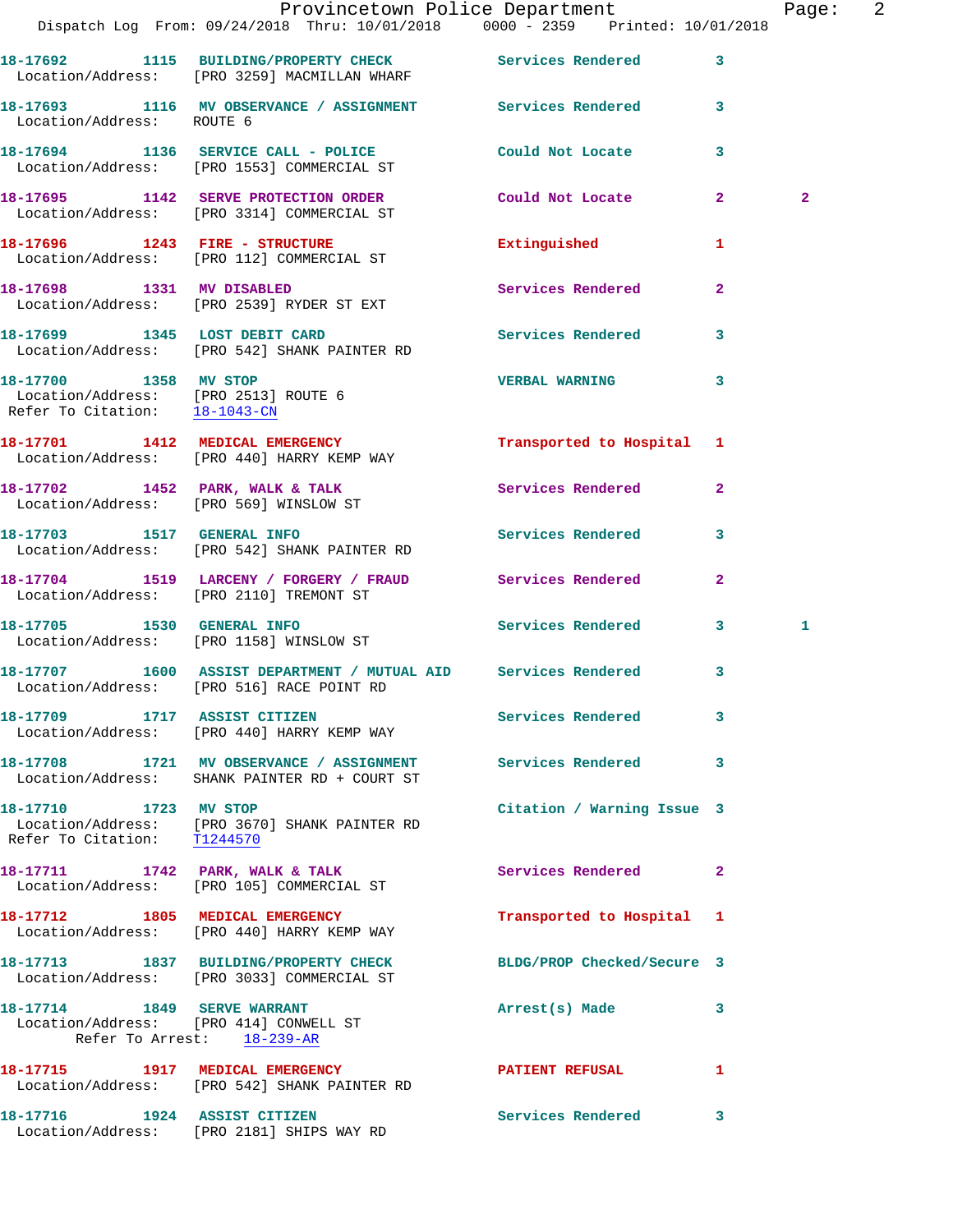Dispatch Log From: 09/24/2018 Thru: 10/01/2018 0000 - 2359 Printed: 10/01/2018

| 18-17717 1936 FOLLOW UP              | Location/Address: [PRO 2110] TREMONT ST                                                                       | Services Rendered 2        |                            |
|--------------------------------------|---------------------------------------------------------------------------------------------------------------|----------------------------|----------------------------|
|                                      | 18-17718 1937 PARK, WALK & TALK<br>Location/Address: [PRO 105] COMMERCIAL ST                                  | Services Rendered 2        |                            |
| 18-17719 1952 LOST PROPERTY          | Location/Address: [PRO 542] SHANK PAINTER RD                                                                  | Services Rendered 3        |                            |
|                                      | 18-17721 1955 BUILDING/PROPERTY CHECK<br>Location/Address: [PRO 175] COMMERCIAL ST                            | BLDG/PROP Checked/Secure 3 |                            |
|                                      | 18-17720 1957 BUILDING/PROPERTY CHECK<br>Location/Address: [PRO 175] COMMERCIAL ST                            | BLDG/PROP Checked/Secure 3 |                            |
|                                      | 18-17722 2108 ASSIST CITIZEN<br>Location/Address: [PRO 2181] SHIPS WAY RD                                     | Services Rendered          | 3                          |
|                                      | 18-17723 2120 MV OBSERVANCE / ASSIGNMENT<br>Location/Address: BRADFORD ST + HOWLAND ST                        | Services Rendered          | 3                          |
| 18-17726 2159 MV STOP                | Location/Address: [PRO 2558] BRADFORD ST<br>Refer To Citation: $\frac{18-1044-CN}{18-1044-CN}$                | <b>VERBAL WARNING</b>      | $\overline{\mathbf{3}}$    |
|                                      | 18-17727 2215 BUILDING/PROPERTY CHECK BLDG/PROP Checked/Secure 3<br>Location/Address: [PRO 519] RACE POINT RD |                            |                            |
|                                      | 18-17728 2220 BUILDING/PROPERTY CHECK<br>Location/Address: [PRO 530] SHANK PAINTER RD                         | BLDG/PROP Checked/Secure 3 |                            |
|                                      | 18-17729 2331 MV DISABLED<br>Location/Address: [PRO 2558] BRADFORD ST                                         | Services Rendered          | $\mathbf{2}$               |
|                                      | 18-17730 2349 PARK, WALK & TALK<br>Location/Address: [PRO 105] COMMERCIAL ST                                  | Services Rendered          | $\mathbf{2}$               |
|                                      | 18-17731 2351 BY-LAW VIOLATION<br>Location/Address: [PRO 4015] COMMERCIAL ST                                  | No Action Required         | $\mathbf{2}$               |
| 18-17732 2353 BAR CHECK              | Location/Address: [PRO 3443] COMMERCIAL ST                                                                    | <b>Services Rendered</b>   | $\mathbf{2}$               |
| 18-17733 2357 BAR CHECK              | Location/Address: [PRO 399] COMMERCIAL ST                                                                     | <b>Services Rendered</b>   | $\overline{\phantom{0}}$ 2 |
| For Date: $09/25/2018$ - Tuesday     |                                                                                                               |                            |                            |
|                                      | 18-17734 0000 BUILDING/PROPERTY CHECK<br>Location/Address: [PRO 1952] COMMERCIAL ST                           | BLDG/PROP Checked/Secure 3 |                            |
| Location/Address: COMMERCIAL ST      | 18-17735 0016 BUILDING/PROPERTY CHECK                                                                         | BLDG/PROP Checked/Secure 3 |                            |
|                                      | 18-17736 0021 PARKING COMPLAINT<br>Location/Address: [PRO 272] COMMERCIAL ST                                  | Citation / Warning Issue 3 |                            |
| 18-17737 0032 MEDICAL EMERGENCY      | Location/Address: [PRO 542] SHANK PAINTER RD<br>Refer To Arrest: 18-239-AR                                    | Transported to Hospital 1  |                            |
|                                      | 18-17738 0123 MV OBSERVANCE / ASSIGNMENT<br>Location/Address: BRADFORD ST + STANDISH ST                       | <b>Services Rendered</b>   | 3                          |
| Location/Address: [PRO 2521] ROUTE 6 | 18-17739      0136   MV OBSERVANCE / ASSIGNMENT      Services Rendered                                        |                            | 3                          |
|                                      | 18-17740 0205 BUILDING/PROPERTY CHECK<br>Location/Address: [PRO 2540] RACE POINT RD                           | <b>Services Rendered</b>   | $\overline{\phantom{a}}$ 3 |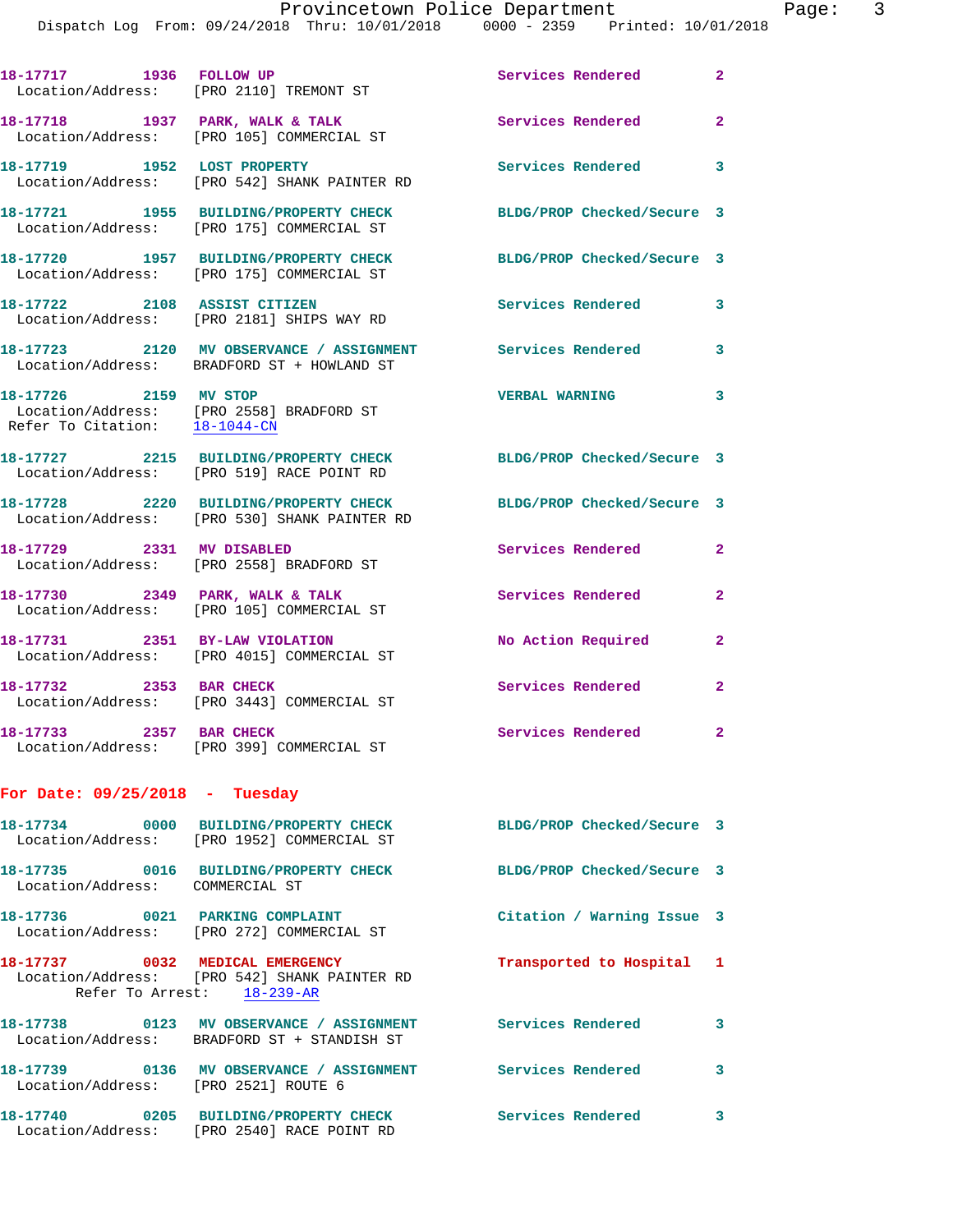**18-17744 0602 MV STOP Citation / Warning Issue 3**  Location/Address: [PRO 521] ROUTE 6 Refer To Citation: T1244582 **18-17745 0723 MV OBSERVANCE / ASSIGNMENT Services Rendered 3**  Location/Address: [PRO 3440] ROUTE 6

**18-17746 0804 ESCORT / TRANSPORT Transferred Custody 3**  Location/Address: [PRO 542] SHANK PAINTER RD Refer To Arrest: 18-239-AR **18-17747 0810 AT SCHOOL Services Rendered 3** 

 Location/Address: [PRO 569] WINSLOW ST **18-17748 0916 BUILDING/PROPERTY CHECK Services Rendered 3**  Location/Address: [PRO 3430] COMMERCIAL ST

**18-17749 0927 BUILDING/PROPERTY CHECK Services Rendered 3**  Location/Address: [PRO 2977] COMMERCIAL ST 18-17750 0947 COMPLAINT - GENERAL **Services Rendered** 3 Location/Address: [PRO 2181] SHIPS WAY RD

**18-17751 1022 COMPLAINT - GENERAL Services Rendered 3**  Location/Address: [PRO 542] SHANK PAINTER RD

**18-17752 1044 BUILDING/PROPERTY CHECK BLDG/PROP Checked/Secure 3**  Location/Address: [PRO 3287] ROUTE 6

Location/Address: [PRO 242] COMMERCIAL ST

Location/Address: COMMERCIAL ST

Location/Address: [PRO 2262] COMMERCIAL ST

Location/Address: [PRO 2483] COMMERCIAL ST

**18-17757 1211 MV OBSERVANCE / ASSIGNMENT Services Rendered 3**  Location/Address: BRADFORD ST + STANDISH ST

**18-17758 1218 COMPLAINT - GENERAL Services Rendered 3**  Location/Address: [PRO 105] COMMERCIAL ST

Location/Address: [PRO 2483] COMMERCIAL ST

Location/Address: [PRO 2490] PROVINCELANDS RD

Location/Address: [PRO 1186] COMMERCIAL ST

Location/Address: [PRO 2499] RACE POINT RD

**18-17763 1357 PET PANTRY Services Rendered 3** 

18-17753 1053 PROPERTY DAMAGE Services Rendered 3

**18-17754 1055 IRS SCAM Services Rendered 2** 

18-17755 1057 SERVICE CALL - POLICE Services Rendered 3

**18-17756 1139 BUILDING/PROPERTY CHECK Services Rendered 3** 

18-17759 **1250 BIKE - ACCIDENT** Services Rendered 1

**18-17760 1331 BUILDING/PROPERTY CHECK Services Rendered 3** 

**18-17762 1337 COMPLAINT - GENERAL Services Rendered 3** 

**18-17761 1341 BUILDING/PROPERTY CHECK Services Rendered 3**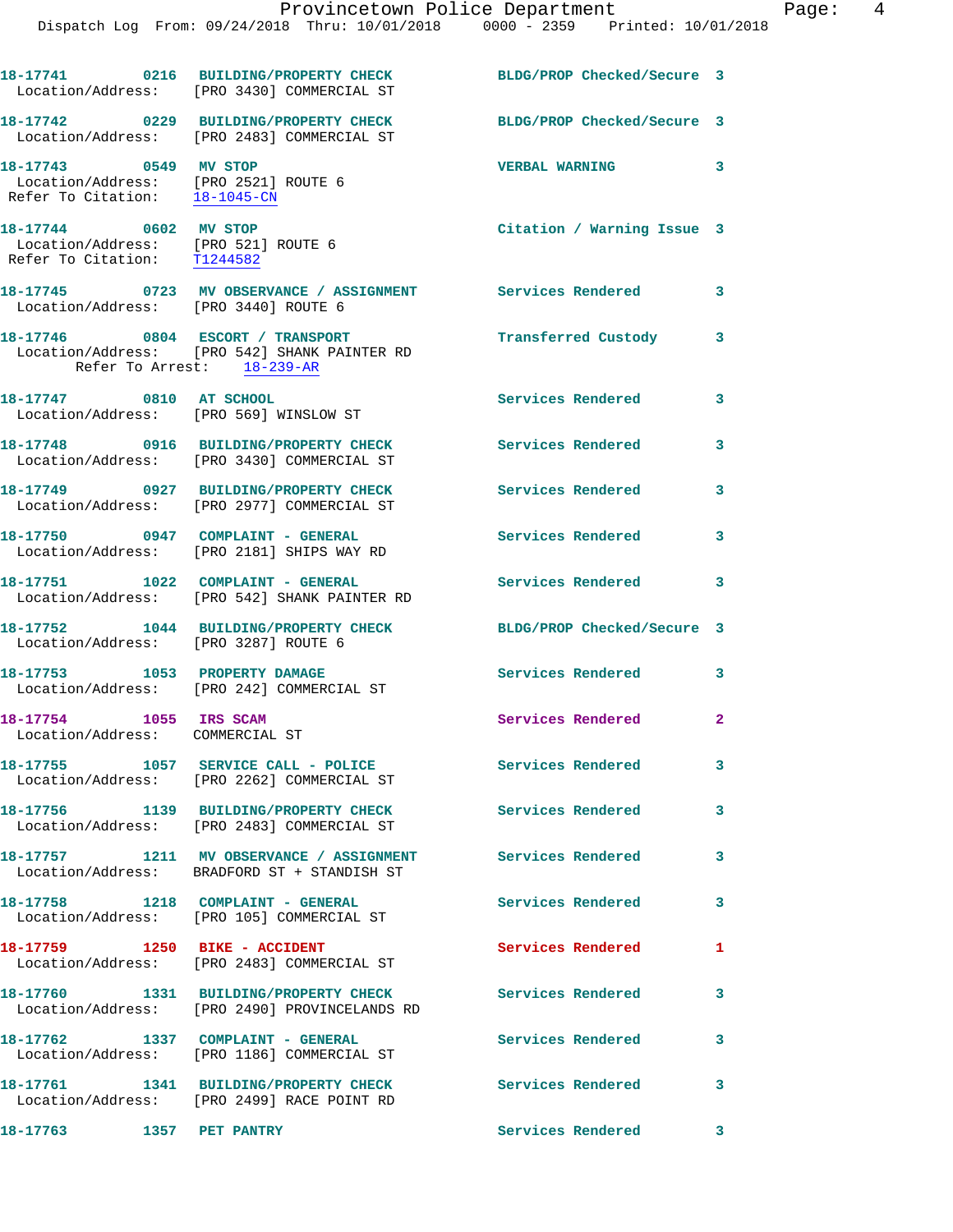|                                    | Provincetown Police Department                                                                            |                            |                |
|------------------------------------|-----------------------------------------------------------------------------------------------------------|----------------------------|----------------|
|                                    | Dispatch Log From: 09/24/2018 Thru: 10/01/2018 0000 - 2359 Printed: 10/01/2018                            |                            |                |
|                                    | Location/Address: [PRO 285] COMMERCIAL ST                                                                 |                            |                |
| 18-17764 1416 MV COMPLAINT         | Location/Address: [PRO 2512] JEROME SMITH RD                                                              | Services Rendered          | $\overline{2}$ |
|                                    | 18-17765 1422 MEDICAL EMERGENCY<br>Location/Address: [PRO 726] BRADFORD ST                                | Transported to Hospital    | 1              |
| 18-17767 1437 VANDALISM            | Location/Address: BANGS ST + COMMERCIAL ST                                                                | <b>Services Rendered</b>   | 3              |
|                                    | 18-17768 1524 PET PANTRY<br>Location/Address: [PRO 3296] SHANK PAINTER RD                                 | <b>Services Rendered</b>   | 3              |
|                                    | 18-17769 1601 BUILDING/PROPERTY CHECK<br>Location/Address: [PRO 3259] MACMILLAN WHARF                     | <b>Services Rendered</b>   | 3              |
|                                    | 18-17770 1617 BUILDING/PROPERTY CHECK<br>Location/Address: [PRO 2483] COMMERCIAL ST                       | Services Rendered          | 3              |
|                                    | 18-17772 1638 TRAFFIC CONTROL<br>Location/Address: BANGS ST + COMMERCIAL ST                               | <b>Services Rendered</b>   | 3              |
|                                    | 18-17773 1713 ALARM - GENERAL<br>Location/Address: [PRO 2994] COMMERCIAL ST                               | No Action Required         | 1              |
| 18-17776 1823 IRS SCAM             | Location/Address: [PRO 1023] NICKERSON ST                                                                 | Services Rendered          | $\mathbf{2}$   |
|                                    | 18-17777 1856 BUILDING/PROPERTY CHECK<br>Location/Address: [PRO 433] RYDER ST EXT                         | Services Rendered          | 3              |
|                                    | 18-17778 1857 BUILDING/PROPERTY CHECK<br>Location/Address: [PRO 526] RYDER ST EXT                         | <b>Services Rendered</b>   | 3              |
|                                    | 18-17779 1915 MV OBSERVANCE / ASSIGNMENT Services Rendered<br>Location/Address: STANDISH ST + BRADFORD ST |                            | 3              |
|                                    | 18-17781 1956 BUILDING/PROPERTY CHECK Services Rendered<br>Location/Address: [PRO 488] MAYFLOWER ST       |                            | 3              |
|                                    | 18-17782 2011 BUILDING/PROPERTY CHECK Services Rendered<br>Location/Address: [PRO 106] COMMERCIAL ST      |                            | $\mathbf{3}$   |
|                                    | 18-17783 2058 BUILDING/PROPERTY CHECK<br>Location/Address: [PRO 2481] TREMONT ST                          | Services Rendered          | 3              |
|                                    | 18-17784 2102 BUILDING/PROPERTY CHECK<br>Location/Address: [PRO 564] BAYBERRY AVE                         | <b>Services Rendered</b>   | 3              |
|                                    | 18-17785 2106 NOISE COMPLAINT<br>Location/Address: [PRO 1372] COURT ST                                    | <b>Services Rendered</b>   | 3              |
|                                    | 18-17787 2357 BUILDING/PROPERTY CHECK<br>Location/Address: [PRO 2483] COMMERCIAL ST                       | BLDG/PROP Checked/Secure 3 |                |
| For Date: $09/26/2018$ - Wednesday |                                                                                                           |                            |                |
|                                    | 18-17788 0017 BUILDING/PROPERTY CHECK<br>Location/Address: [PRO 1778] SHANK PAINTER RD                    | BLDG/PROP Checked/Secure 3 |                |
|                                    | 18-17789 0029 MV OBSERVANCE / ASSIGNMENT No Action Required<br>Location/Address: HOWLAND ST + BRADFORD ST |                            | 3              |
|                                    | 18-17790 0031 COMPLAINT - GENERAL<br>Location/Address: [PRO 3443] COMMERCIAL ST                           | <b>Services Rendered</b>   | 3              |
|                                    | 18-17791 0047 BUILDING/PROPERTY CHECK Services Rendered                                                   |                            | 3              |

Location/Address: [PRO 2483] COMMERCIAL ST

Page:  $5$ <br>  $918$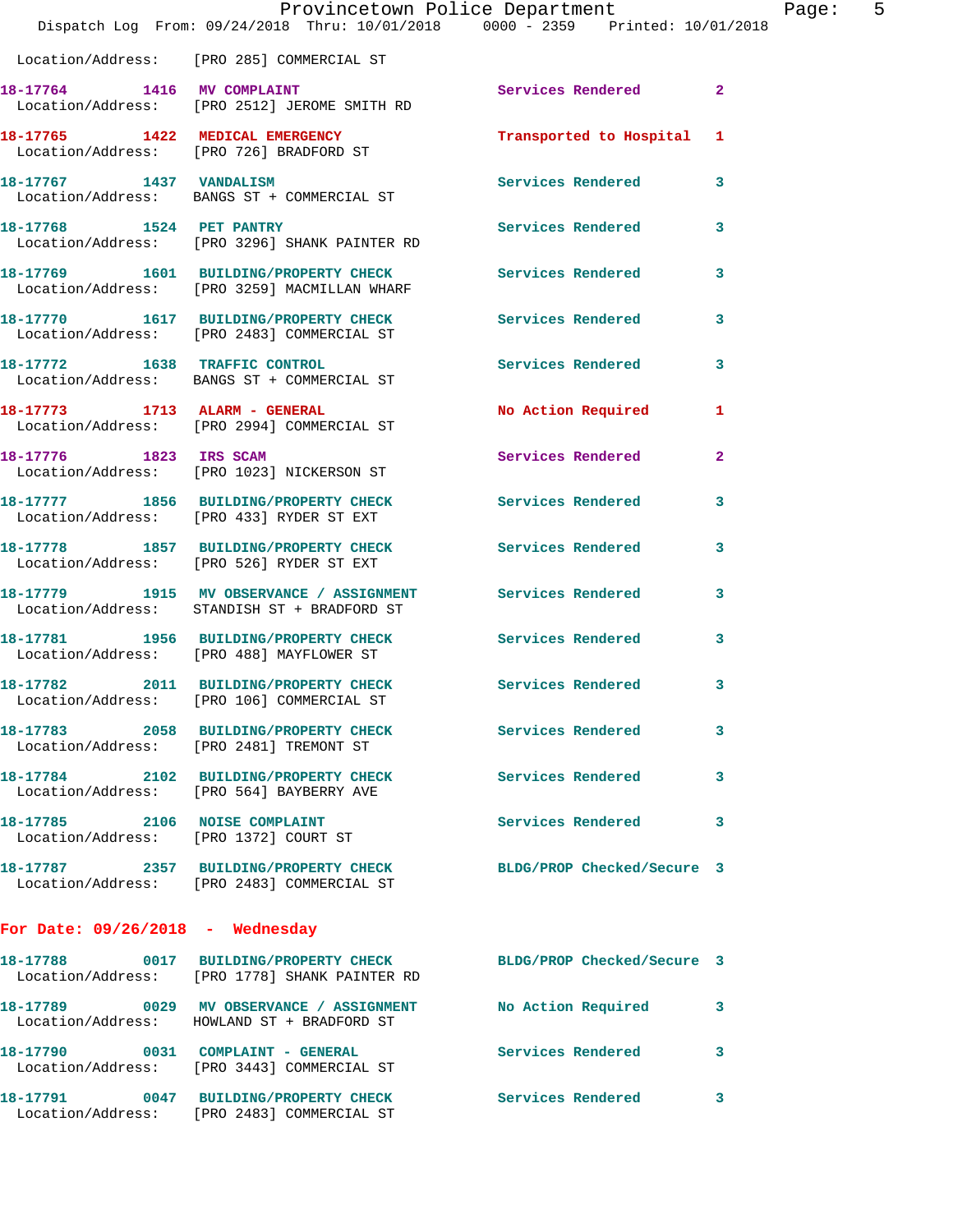|                                                                                               | Provincetown Police Department<br>Dispatch Log From: 09/24/2018 Thru: 10/01/2018 0000 - 2359 Printed: 10/01/2018     |                           | Page: 6      |
|-----------------------------------------------------------------------------------------------|----------------------------------------------------------------------------------------------------------------------|---------------------------|--------------|
|                                                                                               |                                                                                                                      |                           |              |
|                                                                                               | 18-17792 0105 MV OBSERVANCE / ASSIGNMENT Services Rendered 3<br>Location/Address: JEROME SMITH RD + SHANK PAINTER RD |                           |              |
|                                                                                               | 18-17793    0110    BUILDING/PROPERTY CHECK    Services Rendered    3<br>Location/Address: [PRO 2499] RACE POINT RD  |                           |              |
|                                                                                               | 18-17794 0116 BUILDING/PROPERTY CHECK Services Rendered 3<br>Location/Address: [PRO 2540] RACE POINT RD              |                           |              |
| Location/Address: [PRO 2521] ROUTE 6                                                          | 18-17795 0121 MV OBSERVANCE / ASSIGNMENT Services Rendered                                                           |                           | $\mathbf{3}$ |
|                                                                                               | 18-17796 0152 MV OBSERVANCE / ASSIGNMENT Services Rendered 3<br>Location/Address: BRADFORD ST + HOWLAND ST           |                           |              |
|                                                                                               | 18-17797 0208 BUILDING/PROPERTY CHECK BLDG/PROP Checked/Secure 3<br>Location/Address: [PRO 2539] RYDER ST EXT        |                           |              |
|                                                                                               | 18-17798 0213 BUILDING/PROPERTY CHECK SPOKEN TO<br>Location/Address: [PRO 569] WINSLOW ST                            |                           | $\mathbf{3}$ |
|                                                                                               | 18-17800 0254 MV OBSERVANCE / ASSIGNMENT Services Rendered<br>Location/Address: ROUTE 6 + HOWLAND ST                 |                           | $\mathbf{3}$ |
|                                                                                               | 18-17801 0332 SUSPICIOUS ACTIVITY No Action Required 2<br>Location/Address: [PRO 2543] MACMILLAN WHARF               |                           |              |
|                                                                                               | 18-17802 0339 PARK, WALK & TALK<br>Location/Address: [PRO 3405] COMMERCIAL ST                                        | No Action Required        | $\mathbf{2}$ |
|                                                                                               | 18-17803 0343 PARK, WALK & TALK<br>Location/Address: [PRO 165] COMMERCIAL ST                                         | No Action Required 2      |              |
|                                                                                               | 18-17804 0414 COMPLAINT - GENERAL<br>Location/Address: [PRO 433] RYDER ST EXT                                        | No Action Required 3      |              |
|                                                                                               | 18-17805 0428 BUILDING/PROPERTY CHECK BLDG/PROP Checked/Secure 3<br>Location/Address: [PRO 433] RYDER ST EXT         |                           |              |
|                                                                                               | 18-17806 0604 BUILDING/PROPERTY CHECK BLDG/PROP Checked/Secure 3<br>Location/Address: [PRO 3609] COMMERCIAL ST       |                           |              |
|                                                                                               | 18-17809 0810 SERVICE CALL - POLICE<br>Location/Address: [PRO 488] MAYFLOWER ST                                      | Services Rendered 3       |              |
|                                                                                               | 18-17808 0830 GENERAL INFO<br>Location/Address: [PRO 542] SHANK PAINTER RD                                           | No Action Required 3      |              |
| Location/Address: ROUTE 6                                                                     | 18-17810 0925 MV OBSERVANCE / ASSIGNMENT Services Rendered 3                                                         |                           |              |
| 18-17811 0927 MV STOP<br>Location/Address: [PRO 521] ROUTE 6<br>Refer To Citation: 18-1046-CN |                                                                                                                      | <b>VERBAL WARNING</b>     | 3            |
|                                                                                               | 18-17812 1007 DISORDERLY<br>Location/Address: [PRO 2227] BRADFORD ST                                                 | <b>GONE ON ARRIVAL</b>    | $\mathbf{1}$ |
|                                                                                               | 18-17813 1021 ALARM - FIRE<br>Location/Address: [PRO 3670] SHANK PAINTER RD                                          | Services Rendered         | 1            |
|                                                                                               | 18-17814 1033 MEDICAL EMERGENCY<br>Location/Address: [PRO 440] HARRY KEMP WAY                                        | Transported to Hospital 1 |              |
|                                                                                               | 18-17815 1049 BUILDING/PROPERTY CHECK Services Rendered 3<br>Location/Address: [PRO 3259] MACMILLAN WHARF            |                           |              |
|                                                                                               | 18-17816 1055 BUILDING/PROPERTY CHECK BLDG/PROP Checked/Secure 3<br>Location/Address: [PRO 3259] MACMILLAN WHARF     |                           |              |
| 18-17817 1140 FOLLOW UP                                                                       |                                                                                                                      | Services Rendered 2       |              |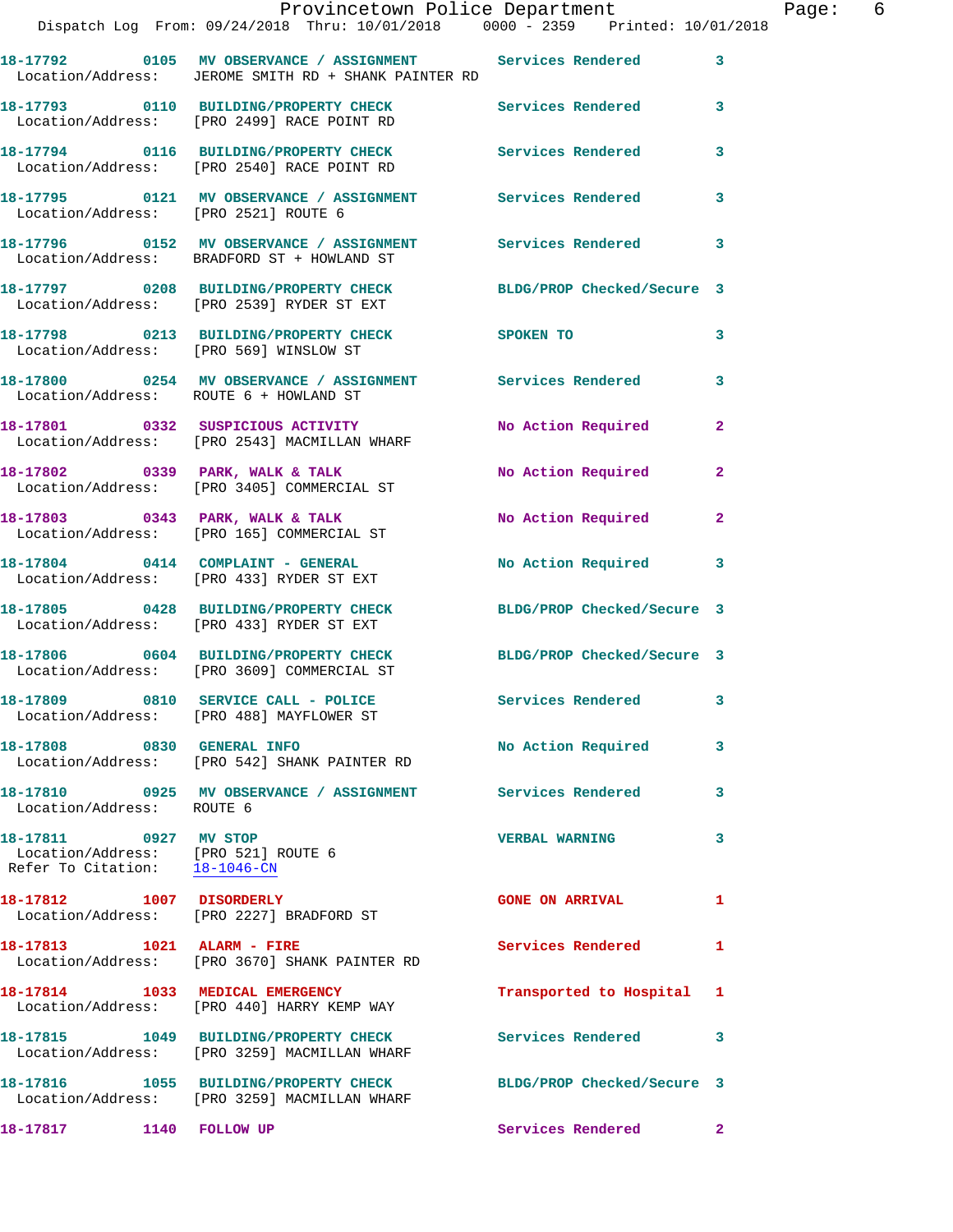|                                                                | Dispatch Log From: 09/24/2018 Thru: 10/01/2018 0000 - 2359 Printed: 10/01/2018                                    | Provincetown Police Department | Page:                   | -7 |
|----------------------------------------------------------------|-------------------------------------------------------------------------------------------------------------------|--------------------------------|-------------------------|----|
|                                                                | Location/Address: [PRO 3721] MAYFLOWER ST                                                                         |                                |                         |    |
| 18-17818 1142 LOST PROPERTY<br>Location/Address: COMMERCIAL ST |                                                                                                                   | Services Rendered 3            |                         |    |
|                                                                | 18-17819 1236 MEDICAL EMERGENCY<br>Location/Address: [PRO 3482] STABLE PATH                                       | Transported to Hospital 1      |                         |    |
|                                                                | 18-17820 1314 BUILDING/PROPERTY CHECK Services Rendered 3<br>Location/Address: [PRO 3259] MACMILLAN WHARF         |                                |                         |    |
|                                                                | 18-17822 1338 ASSIST CITIZEN<br>Location/Address: [PRO 3670] SHANK PAINTER RD                                     | Investigated                   | $\overline{\mathbf{3}}$ |    |
|                                                                | 18-17823 1340 FIRE - OTHER<br>Location/Address: [PRO 1153] WILLOW DR                                              | Services Rendered 1            |                         |    |
|                                                                | 18-17821 1344 MV OBSERVANCE / ASSIGNMENT Services Rendered<br>Location/Address: [PRO 3296] SHANK PAINTER RD       |                                | 3                       |    |
|                                                                | 18-17824 1353 MEDICAL EMERGENCY<br>Location/Address: [PRO 3670] SHANK PAINTER RD                                  | Transported to Hospital 1      |                         |    |
|                                                                | 18-17825 1452 SERVICE CALL - POLICE<br>Location/Address: [PRO 569] WINSLOW ST                                     | Services Rendered              | $\mathbf{3}$            |    |
| 18-17827 1543 ANIMAL CALL                                      | Location/Address: [PRO 536] SHANK PAINTER RD                                                                      | Transferred Custody            | $\mathbf{2}$            |    |
|                                                                | 18-17828 1554 FOLLOW UP<br>Location/Address: [PRO 1186] COMMERCIAL ST                                             | Services Rendered              | $\overline{2}$          |    |
|                                                                | 18-17829 1612 MV OBSERVANCE / ASSIGNMENT Services Rendered<br>Location/Address: [PRO 3430] COMMERCIAL ST          |                                | $\mathbf{3}$            |    |
|                                                                | 18-17830    1626    ALARM - GENERAL<br>Location/Address: [PRO 1980] CARVER ST                                     | Services Rendered 1            |                         |    |
|                                                                | 18-17833 1746 ASSIST DEPARTMENT / MUTUAL AID Services Rendered<br>Location/Address: [PRO 2499] RACE POINT RD      |                                | $\mathbf{3}$            |    |
|                                                                | 18-17832 1753 MV OBSERVANCE / ASSIGNMENT Services Rendered 3<br>Location/Address: [PRO 1892] SHANK PAINTER RD     |                                |                         |    |
|                                                                | 18-17834 1924 BUILDING/PROPERTY CHECK BLDG/PROP Checked/Secure 3<br>Location/Address: [PRO 554] TREMONT ST        |                                |                         |    |
|                                                                | 18-17836 1948 BUILDING/PROPERTY CHECK BLDG/PROP Checked/Secure 3<br>Location/Address: [PRO 2206] PILGRIMS LANDING |                                |                         |    |
|                                                                | 18-17835 1953 BUILDING/PROPERTY CHECK BLDG/PROP Checked/Secure 3<br>Location/Address: [PRO 516] RACE POINT RD     |                                |                         |    |
|                                                                | 18-17837 2013 MV OBSERVANCE / ASSIGNMENT Services Rendered 3<br>Location/Address: [PRO 3430] COMMERCIAL ST        |                                |                         |    |
|                                                                | 18-17838 2019 ANIMAL CALL<br>Location/Address: [PRO 3559] CONWELL ST                                              | Services Rendered              | $\mathbf{2}$            |    |
| Location/Address: [PRO 521] ROUTE 6                            | 18-17839 2157 BUILDING/PROPERTY CHECK Services Rendered                                                           |                                | $\mathbf{3}$            |    |
|                                                                | 18-17840 2216 PARK, WALK & TALK<br>Location/Address: [PRO 539] SHANK PAINTER RD                                   | Services Rendered              | $\mathbf{2}$            |    |
|                                                                | 18-17841 2226 NOISE COMPLAINT<br>Location/Address: [PRO 1953] COMMERCIAL ST                                       | SPOKEN TO                      | $\overline{\mathbf{3}}$ |    |
|                                                                | 18-17842 2354 BUILDING/PROPERTY CHECK<br>Location/Address: [PRO 440] HARRY KEMP WAY                               | BLDG/PROP Checked/Secure 3     |                         |    |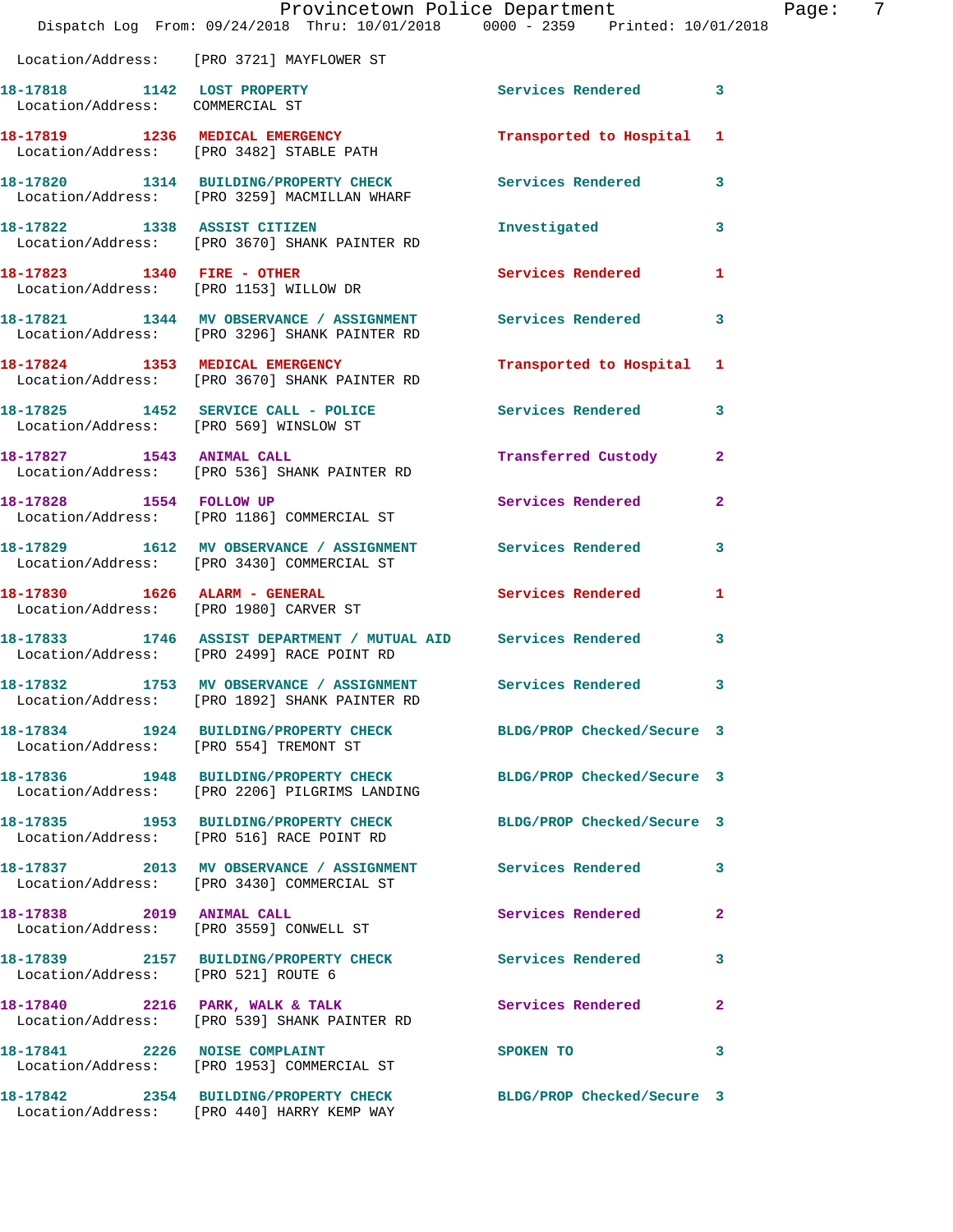**For Date: 09/27/2018 - Thursday**

**18-17843 0004 MV OBSERVANCE / ASSIGNMENT Services Rendered 3**  Location/Address: [PRO 595] BRADFORD ST **18-17844 0012 BUILDING/PROPERTY CHECK Services Rendered 3**  Location/Address: [PRO 2483] COMMERCIAL ST **18-17845 0012 SUSPICIOUS ACTIVITY Citation / Warning Issue 2**  Location/Address: [PRO 106] COMMERCIAL ST Refer To Citation: T1244583 **18-17857 0030 SUSPICIOUS ACTIVITY Investigated 2**  Location/Address: [PRO 132] COMMERCIAL ST **18-17847 0120 MV STOP Citation / Warning Issue 3**  Location/Address: RYDER ST Refer To Citation: T1244584 **18-17846 0125 BUILDING/PROPERTY CHECK BLDG/PROP Checked/Secure 3**  Location/Address: [PRO 1780] JOHNSON ST **18-17848 0144 MV OBSERVANCE / ASSIGNMENT Services Rendered 3**  Location/Address: [PRO 94] BRADFORD ST **18-17849 0226 BUILDING/PROPERTY CHECK Services Rendered 3**  Location/Address: [PRO 2490] PROVINCELANDS RD **18-17850 0259 BUILDING/PROPERTY CHECK BLDG/PROP Checked/Secure 3**  Location/Address: [PRO 1886] BRADFORD ST **18-17852 0451 BUILDING/PROPERTY CHECK BLDG/PROP Checked/Secure 3**  Location/Address: [PRO 37] BRADFORD ST **18-17853 0526 COMPLAINT - GENERAL SPOKEN TO 3**  Location/Address: [PRO 2181] SHIPS WAY RD **18-17854 0532 MV OBSERVANCE / ASSIGNMENT Services Rendered 3**  Location/Address: RACE POINT RD + SEASHORE PARK DR **18-17855 0552 MV OBSERVANCE / ASSIGNMENT No Action Required 3**  Location/Address: [PRO 2521] ROUTE 6 18-17858 0759 SERVICE CALL - POLICE 3<br> **18-17858** 0759 SERVICE CALL - POLICE Location/Address: [PRO 569] WINSLOW ST 18-17859 0809 FOLLOW UP **No Action Required** 2 Location/Address: [PRO 409] CONWELL ST **18-17861 0856 PARK, WALK & TALK Services Rendered 2**  Location/Address: [PRO 488] MAYFLOWER ST **18-17863 1029 MV COLLISION Investigated 1**  Location/Address: SHANK PAINTER RD + BRADFORD ST Refer To Accident: 18-117-AC **18-17864 1100 MV OBSERVANCE / ASSIGNMENT Services Rendered 3**  Location/Address: [PRO 2513] ROUTE 6 **18-17865 1110 MV STOP VERBAL WARNING 3**  Location/Address: ROUTE 6 Refer To Citation: 18-1047-CN **18-17866 1116 MV STOP Citation / Warning Issue 3**  Location/Address: ROUTE 6 Refer To Citation: T1244415 **18-17867 1126 MV HIT & RUN Investigated 2**  Location/Address: [PRO 3702] COMMERCIAL ST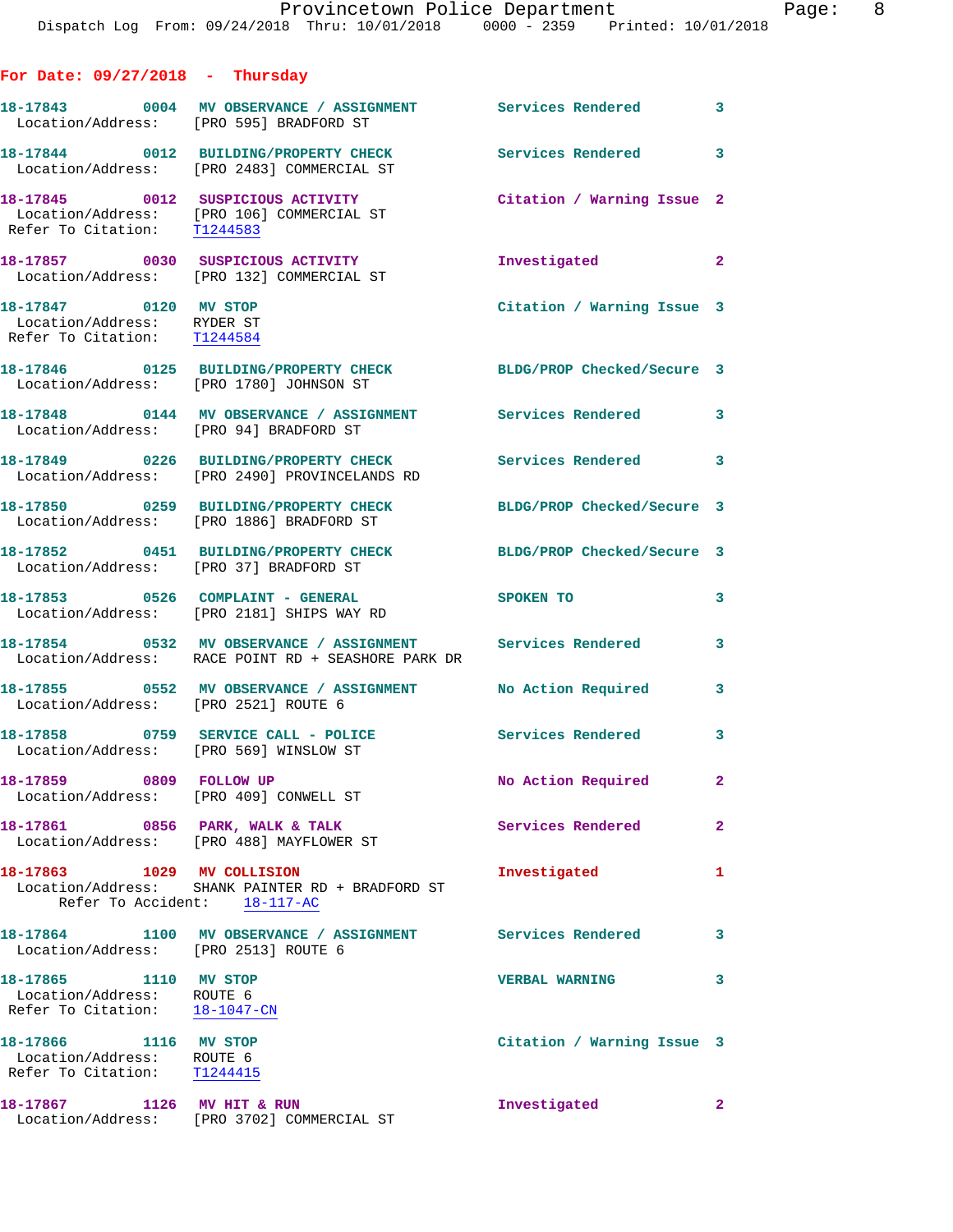|                                                        | Provincetown Police Department<br>Dispatch Log From: 09/24/2018 Thru: 10/01/2018 0000 - 2359 Printed: 10/01/2018 |                            |                |
|--------------------------------------------------------|------------------------------------------------------------------------------------------------------------------|----------------------------|----------------|
|                                                        | 18-17868 1129 FOLLOW UP<br>Location/Address: [PRO 409] CONWELL ST                                                | SPOKEN TO                  | $\overline{a}$ |
| Location/Address: [PRO 569] WINSLOW ST                 | 18-17869 1145 PARK, WALK & TALK                                                                                  | Services Rendered          | $\mathbf{2}$   |
|                                                        | 18-17870 1203 BUILDING/PROPERTY CHECK<br>Location/Address: [PRO 2483] COMMERCIAL ST                              | BLDG/PROP Checked/Secure 3 |                |
|                                                        | 18-17871 1230 BUILDING/PROPERTY CHECK<br>Location/Address: [PRO 3259] MACMILLAN WHARF                            | BLDG/PROP Checked/Secure 3 |                |
|                                                        | 18-17872 1255 PARK, WALK & TALK<br>Location/Address: [PRO 75] CAPTAIN BERTIES WAY                                | Services Rendered          | $\overline{a}$ |
| Location/Address: [PRO 2521] ROUTE 6                   | 18-17873 1305 MV OBSERVANCE / ASSIGNMENT Services Rendered                                                       |                            | 3              |
|                                                        | 18-17874 1338 BUILDING/PROPERTY CHECK BLDG/PROP Checked/Secure 3<br>Location/Address: [PRO 175] COMMERCIAL ST    |                            |                |
|                                                        | 18-17875 1338 BUILDING/PROPERTY CHECK<br>Location/Address: [PRO 182] COMMERCIAL ST                               | BLDG/PROP Checked/Secure 3 |                |
| 18-17876 1434 ALARM - GENERAL                          | Location/Address: [PRO 1154] WINSLOW ST                                                                          | Services Rendered          | 1              |
| Location/Address: [PRO 569] WINSLOW ST                 | 18-17877 1448 SERVICE CALL - POLICE                                                                              | <b>Services Rendered</b>   | 3              |
|                                                        | 18-17878 1513 MEDICAL EMERGENCY<br>Location/Address: [PRO 2885] COMMERCIAL ST                                    | Services Rendered          | 1              |
|                                                        | 18-17880 1543 MEDICAL EMERGENCY<br>Location/Address: [PRO 3670] SHANK PAINTER RD                                 | Transported to Hospital    | 1              |
|                                                        | 18-17882 1620 BUILDING/PROPERTY CHECK<br>Location/Address: [PRO 433] RYDER ST EXT                                | BLDG/PROP Checked/Secure 3 |                |
|                                                        | 18-17883 1632 BUILDING/PROPERTY CHECK<br>Location/Address: [PRO 3033] COMMERCIAL ST                              | BLDG/PROP Checked/Secure 3 |                |
|                                                        | 18-17884 1754 BUILDING/PROPERTY CHECK<br>Location/Address: [PRO 2206] PILGRIMS LANDING                           | BLDG/PROP Checked/Secure 3 |                |
| 18-17885 1758 FOLLOW UP                                | Location/Address: [PRO 3736] COMMERCIAL ST                                                                       | Services Rendered          | $\mathbf{2}$   |
| 18-17886 1801 PARK, WALK & TALK                        | Location/Address: [PRO 105] COMMERCIAL ST                                                                        | Services Rendered          | 2              |
|                                                        | 18-17887 1841 BUILDING/PROPERTY CHECK<br>Location/Address: [PRO 1778] SHANK PAINTER RD                           | BLDG/PROP Checked/Secure 3 |                |
| 18-17888 1922 MV STOP                                  | Location/Address: [PRO 396] COMMERCIAL ST<br>Refer To Citation: 18-1048-CN                                       | <b>VERBAL WARNING</b>      | 3              |
| Location/Address: BRADFORD ST                          | 18-17889 1928 MV OBSERVANCE / ASSIGNMENT Services Rendered                                                       |                            | 3              |
| 18-17892 2015 BAR CHECK                                | Location/Address: [PRO 356] COMMERCIAL ST                                                                        | Services Rendered          | 2              |
| 18-17893 2121 MV STOP<br>Refer To Citation: 18-1049-CN | Location/Address: [PRO 3404] BRADFORD ST                                                                         | <b>VERBAL WARNING</b>      | 3              |
|                                                        | 18-17894      2157  BUILDING/PROPERTY CHECK        BLDG/PROP Checked/Secure 3                                    |                            |                |

Location/Address: [PRO 3287] ROUTE 6

Page: 9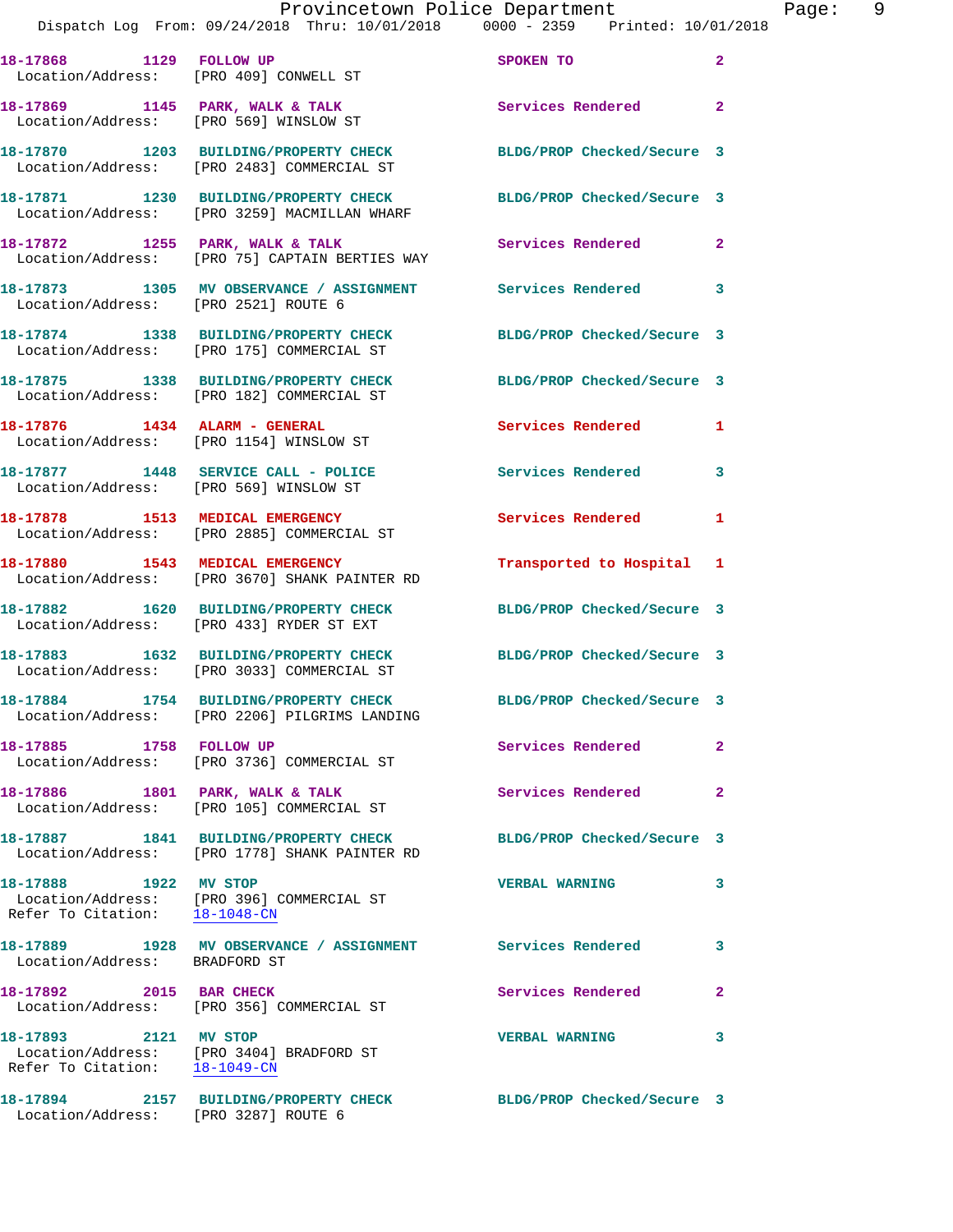**18-17895 2338 MV OBSERVANCE / ASSIGNMENT Services Rendered 3**  Location/Address: [PRO 2494] BRADFORD ST

## **For Date: 09/28/2018 - Friday**

|                                                                                                | 18-17896 0000 MV OBSERVANCE / ASSIGNMENT No Action Required 3                                              |                            |                |
|------------------------------------------------------------------------------------------------|------------------------------------------------------------------------------------------------------------|----------------------------|----------------|
|                                                                                                | Location/Address: [PRO 2577] BRADFORD ST                                                                   |                            |                |
|                                                                                                | 18-17897 0022 PARK, WALK & TALK<br>Location/Address: [PRO 105] COMMERCIAL ST                               | Services Rendered          | $\overline{2}$ |
|                                                                                                | 18-17898 0022 PARK, WALK & TALK<br>Location/Address: [PRO 2194] COMMERCIAL ST                              | Services Rendered 2        |                |
| Location/Address: COMMERCIAL ST                                                                | 18-17899 0025 BUILDING/PROPERTY CHECK                                                                      | BLDG/PROP Checked/Secure 3 |                |
| 18-17901 0028 BAR CHECK                                                                        | Location/Address: [PRO 484] MASONIC PL                                                                     | Services Rendered 2        |                |
| Location/Address: COMMERCIAL ST                                                                | 18-17902 0037 BUILDING/PROPERTY CHECK                                                                      | BLDG/PROP Checked/Secure 3 |                |
|                                                                                                | 18-17900 0040 BUILDING/PROPERTY CHECK<br>Location/Address: [PRO 1989] COMMERCIAL ST                        | BLDG/PROP Checked/Secure 3 |                |
| 18-17903 0045 MV STOP<br>Refer To Citation: 18-1051-CN                                         | Location/Address: PRINCE ST + BRADFORD ST                                                                  | <b>VERBAL WARNING</b>      | 3              |
|                                                                                                | 18-17904 0051 ASSIST CITIZEN<br>Location/Address: COURT ST + WINTHROP ST                                   | Services Rendered 3        |                |
| Location/Address: [PRO 414] CONWELL ST                                                         | 18-17905 0105 BUILDING/PROPERTY CHECK                                                                      | Services Rendered          | $\mathbf{3}$   |
| 18-17907 0109 MV STOP                                                                          | Location/Address: BRADFORD ST + WINTHROP ST<br>Refer To Citation: $\frac{18-1052-CN}{\ }$                  | <b>VERBAL WARNING</b>      | 3              |
|                                                                                                | 18-17906 0112 MV OBSERVANCE / ASSIGNMENT Services Rendered 3<br>Location/Address: BRADFORD ST + HOWLAND ST |                            |                |
|                                                                                                | 18-17909 0133 BUILDING/PROPERTY CHECK<br>Location/Address: [PRO 182] COMMERCIAL ST                         | BLDG/PROP Checked/Secure 3 |                |
|                                                                                                | 18-17911 0148 MEDICAL EMERGENCY<br>Location/Address: [PRO 943] HARRY KEMP WAY                              | <b>PATIENT REFUSAL</b>     | 1              |
|                                                                                                | 18-17912 0153 BUILDING/PROPERTY CHECK Services Rendered 3<br>Location/Address: [PRO 2483] COMMERCIAL ST    |                            |                |
| Location/Address: ROUTE 6 + SNAIL RD                                                           | 18-17910      0158   MV OBSERVANCE / ASSIGNMENT       Services Rendered                                    |                            | 3              |
| 18-17913 0200 MV STOP<br>Location/Address: [PRO 2513] ROUTE 6<br>Refer To Citation: 18-1053-CN |                                                                                                            | <b>VERBAL WARNING</b>      | 3              |
|                                                                                                | 18-17915 0226 BUILDING/PROPERTY CHECK<br>Location/Address: [PRO 175] COMMERCIAL ST                         | BLDG/PROP Checked/Secure 3 |                |
| Location/Address: [PRO 2520] PRINCE ST                                                         | 18-17916 0233 BUILDING/PROPERTY CHECK                                                                      | <b>Services Rendered</b>   | 3              |
| 18-17917 0233 MEDICAL EMERGENCY                                                                | Location/Address: [PRO 1251] SEASHORE PARK DR                                                              | Transported to Hospital    | $\mathbf{1}$   |
| 18-17918 0245 MV STOP<br>Location/Address: [PRO 2513] ROUTE 6                                  |                                                                                                            | <b>VERBAL WARNING</b>      | 3              |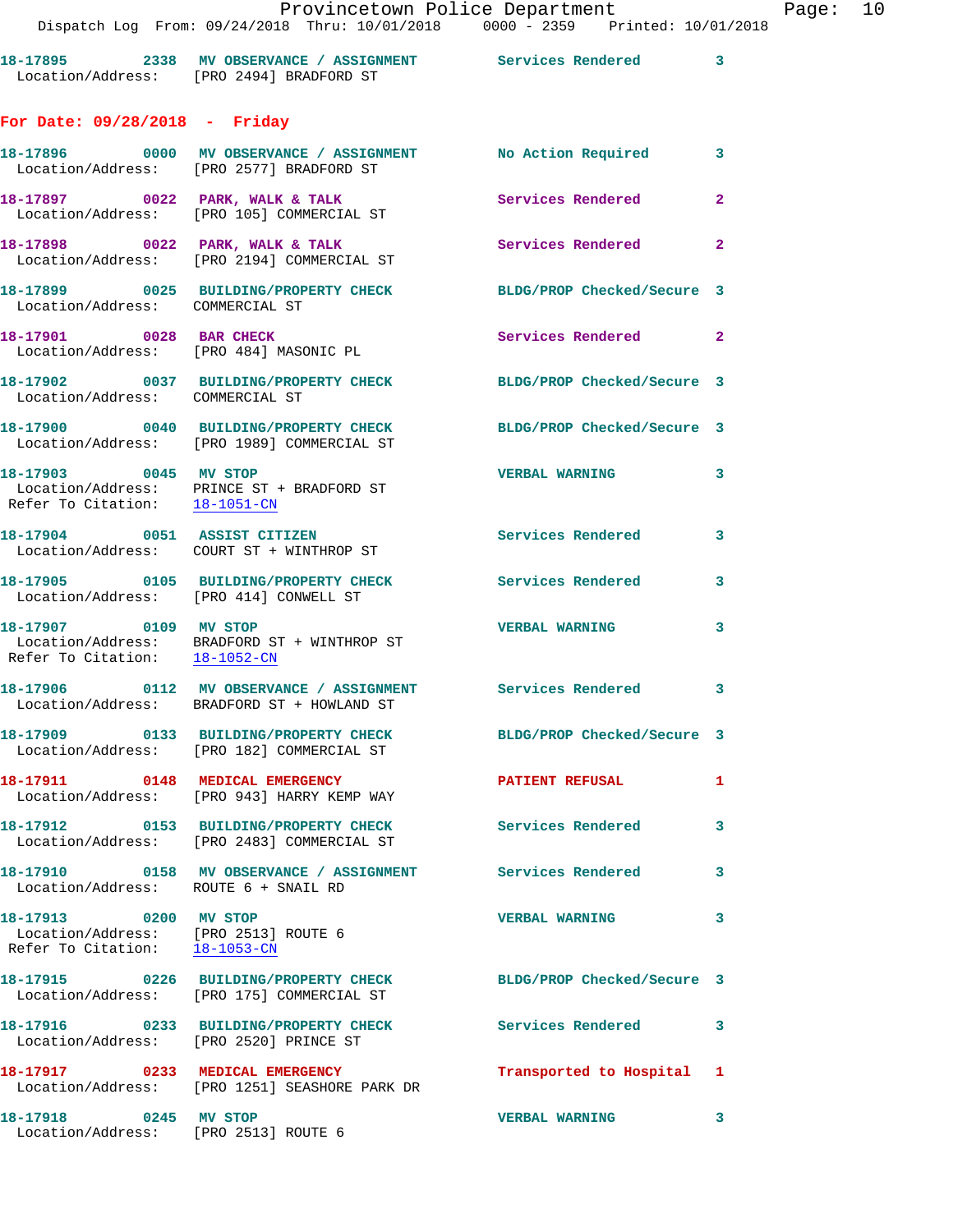| Refer To Citation: 18-1054-CN                                     |                                                                                        |                            |              |
|-------------------------------------------------------------------|----------------------------------------------------------------------------------------|----------------------------|--------------|
|                                                                   | Location/Address: [PRO 2499] RACE POINT RD                                             | Services Rendered          | 3            |
| Location/Address:                                                 | 18-17920 0255 BUILDING/PROPERTY CHECK<br>[PRO 517] RACE POINT RD                       | Services Rendered          | 3            |
| Location/Address:                                                 | 18-17921 0307 BUILDING/PROPERTY CHECK<br>[PRO 3430] COMMERCIAL ST                      | Services Rendered          | 3            |
| Location/Address:                                                 | 18-17922 0327 BUILDING/PROPERTY CHECK<br>[PRO 3259] MACMILLAN WHARF                    | Services Rendered          | 3            |
|                                                                   | 18-17923 0343 BUILDING/PROPERTY CHECK<br>Location/Address: [PRO 564] BAYBERRY AVE      | Services Rendered          | 3            |
| Location/Address: [PRO 446] HOWLAND ST                            | 18-17924 0458 BUILDING/PROPERTY CHECK                                                  | BLDG/PROP Checked/Secure 3 |              |
|                                                                   | 18-17925 0544 BUILDING/PROPERTY CHECK<br>Location/Address: [PRO 379] COMMERCIAL ST     | BLDG/PROP Checked/Secure 3 |              |
| Location/Address: SHANK PAINTER RD                                | 18-17926 0604 MV OBSERVANCE / ASSIGNMENT Services Rendered                             |                            | 3            |
| 18-17927 0614 MV STOP<br>Refer To Citation: 18-1072-CN            | Location/Address: [PRO 542] SHANK PAINTER RD                                           | <b>VERBAL WARNING</b>      | 3            |
| Location/Address:                                                 | [PRO 1778] SHANK PAINTER RD                                                            | BLDG/PROP Checked/Secure 3 |              |
| Location/Address:                                                 | 18-17929 0626 BUILDING/PROPERTY CHECK<br>[PRO 530] SHANK PAINTER RD                    | BLDG/PROP Checked/Secure 3 |              |
| 18-17930 0737 MV STOP<br>Refer To Citation: 18-1055-CN            | Location/Address: RACE POINT RD + ROUTE 6                                              | <b>VERBAL WARNING</b>      | 3            |
| 18-17931 0744 MV STOP<br>Refer To Citation: 18-1057-CN            | Location/Address: [PRO 2540] RACE POINT RD<br>Refer To Citation: 18-1056-CN            | <b>VERBAL WARNING</b>      | 3            |
|                                                                   | Location/Address: [PRO 569] WINSLOW ST                                                 |                            |              |
| 18-17933 0830 PET PANTRY                                          | Location/Address: [PRO 3296] SHANK PAINTER RD                                          | <b>Services Rendered</b>   | $\sim$ 3     |
| 18-17934 0900 ANIMAL CALL<br>Location/Address: [PRO 2519] ROUTE 6 |                                                                                        | Services Rendered 2        |              |
| 18-17936 0919 ALARM - FIRE                                        | Location/Address: [PRO 324] COMMERCIAL ST                                              | Services Rendered          | 1            |
|                                                                   | 18-17935 0922 BUILDING/PROPERTY CHECK<br>Location/Address: [PRO 2483] COMMERCIAL ST    | Services Rendered          | 3            |
| Location/Address: [PRO 569] WINSLOW ST                            | 18-17938 1010 MEDICAL EMERGENCY                                                        | Transported to Hospital 1  |              |
| Location/Address: [PRO 2518] ROUTE 6                              | 18-17939 1046 MV OBSERVANCE / ASSIGNMENT Services Rendered 3                           |                            |              |
| Location/Address: [PRO 569] WINSLOW ST                            | 18-17940 1121 PARK, WALK & TALK                                                        | <b>Services Rendered</b>   | $\mathbf{2}$ |
|                                                                   | 18-17941 1132 BUILDING/PROPERTY CHECK<br>Location/Address: [PRO 2206] PILGRIMS LANDING | BLDG/PROP Checked/Secure 3 |              |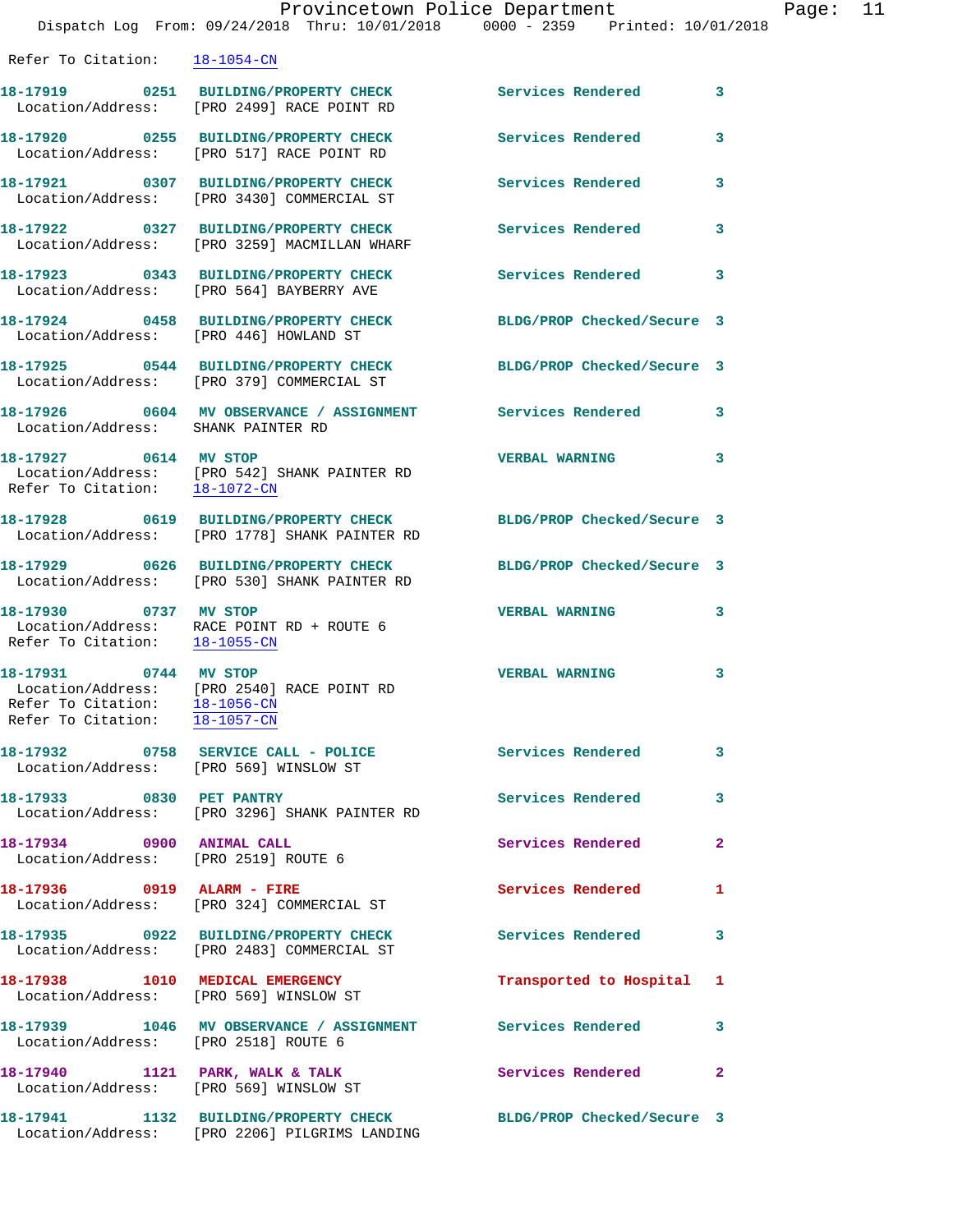Dispatch Log From: 09/24/2018 Thru: 10/01/2018 0000 - 2359 Printed: 10/01/2018 18-17942 1206 NOISE COMPLAINT **18-17942** 1206 3 Location/Address: [PRO 2] ALDEN ST **18-17943 1213 PET PANTRY Services Rendered 3**  Location/Address: [PRO 537] SHANK PAINTER RD **18-17944 1246 NOISE COMPLAINT Services Rendered 3**  Location/Address: [PRO 2] ALDEN ST **18-17945 1254 LOST BAG OF JEWELRY Services Rendered 3 1**  Location/Address: [PRO 542] SHANK PAINTER RD **18-17946 1340 ANIMAL CALL Services Rendered 2**  Location/Address: FRANKLIN ST + RACE RD 18-17947 1419 MV COMPLAINT **18-17947** Services Rendered 2 Location/Address: [PRO 2273] WINTHROP ST **18-17948 1429 MEDICAL EMERGENCY Transported to Hospital 1**  Location/Address: [PRO 440] HARRY KEMP WAY **18-17949 1451 SERVICE CALL - POLICE Services Rendered 3**  Location/Address: [PRO 569] WINSLOW ST 18-17950 1505 PARK, WALK & TALK **Services Rendered** 2 Location/Address: [PRO 3442] COMMERCIAL ST **18-17951 1535 MV COLLISION Services Rendered 1**  Location/Address: [PRO 37] BRADFORD ST **18-17952 1555 MV OBSERVANCE / ASSIGNMENT Services Rendered 3**  Location/Address: [PRO 537] SHANK PAINTER RD **18-17954 1633 ANIMAL CALL Services Rendered 2**  Location/Address: [PRO 1816] RACE POINT RD 18-17955 1726 LOST PROPERTY **18-17955** 1726 Services Rendered 3 Location/Address: [PRO 542] SHANK PAINTER RD **18-17957 1913 BAR CHECK Services Rendered 2**  Location/Address: [PRO 3837] COMMERCIAL ST **18-17958 1929 BUILDING/PROPERTY CHECK BLDG/PROP Checked/Secure 3**  Location/Address: [PRO 526] RYDER ST EXT **18-17959 1929 BUILDING/PROPERTY CHECK BLDG/PROP Checked/Secure 3**  Location/Address: [PRO 4080] RYDER ST EXT **18-17960 2034 BUILDING/PROPERTY CHECK BLDG/PROP Checked/Secure 3**  Location/Address: [PRO 3033] COMMERCIAL ST **18-17961 2039 BUILDING/PROPERTY CHECK BLDG/PROP Checked/Secure 3**  Location/Address: [PRO 182] COMMERCIAL ST **18-17963 2135 COMPLAINT - GENERAL SPOKEN TO 3**  Location/Address: [PRO 2543] MACMILLAN WHARF **18-17964 2152 COMPLAINT - GENERAL Services Rendered 3**  Location/Address: [PRO 3443] COMMERCIAL ST **18-17965 2312 BUILDING/PROPERTY CHECK BLDG/PROP Checked/Secure 3**  Location/Address: COMMERCIAL ST **18-17966 2334 MV STOP VERBAL WARNING 3**  Location/Address: BRADFORD ST + JOHNSON ST Refer To Citation: 18-1059-CN **18-17967 2334 MV STOP VERBAL WARNING 3**  Location/Address: [PRO 542] SHANK PAINTER RD

Refer To Citation: 18-1058-CN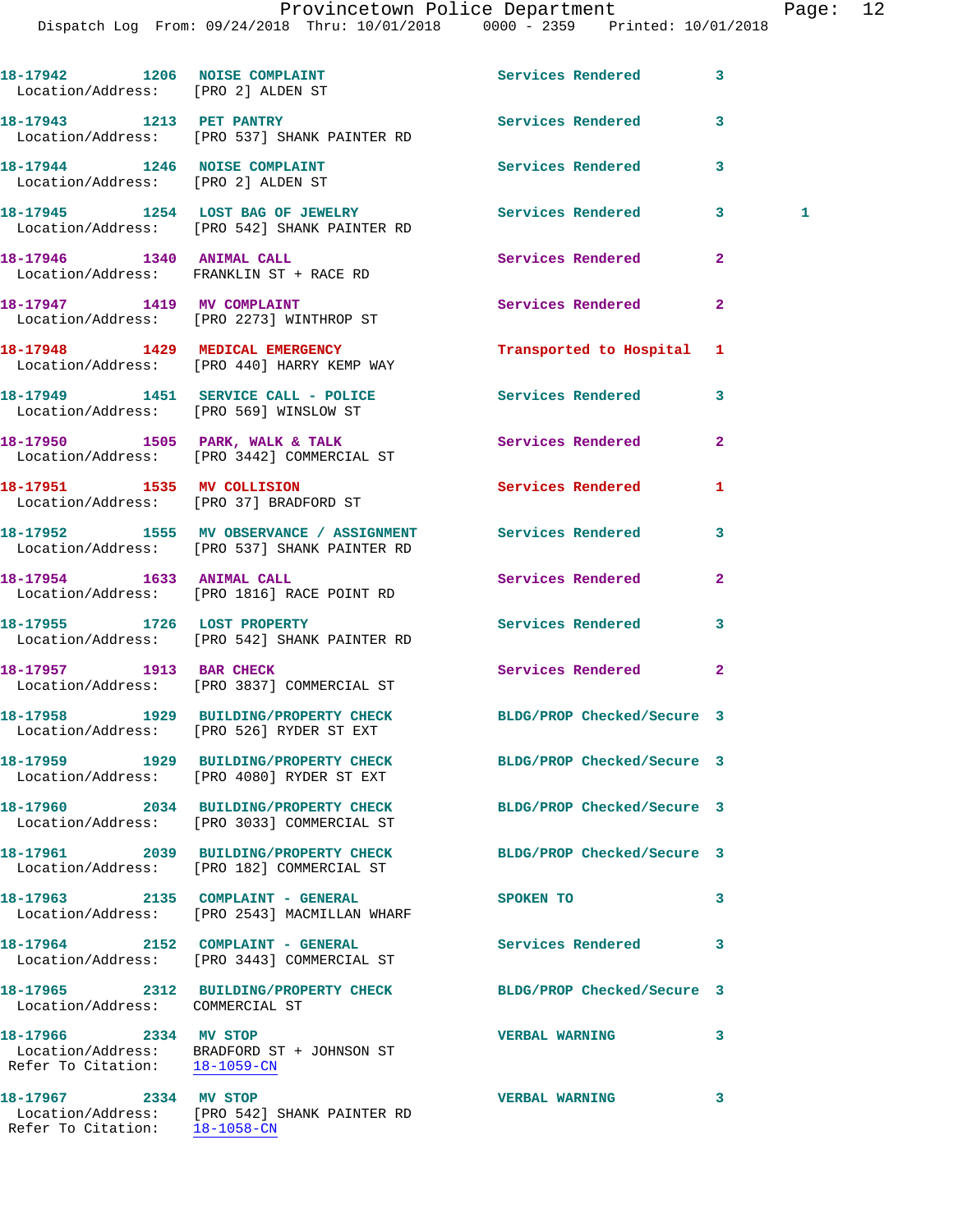## **For Date: 09/29/2018 - Saturday**

|                                                                                                  | 18-17969 0005 MV OBSERVANCE / ASSIGNMENT<br>Location/Address: BRADFORD ST + HOWLAND ST                           | Services Rendered          | $\mathbf{3}$   |
|--------------------------------------------------------------------------------------------------|------------------------------------------------------------------------------------------------------------------|----------------------------|----------------|
| 18-17971 0025 ASSIST CITIZEN                                                                     | Location/Address: [PRO 196] COMMERCIAL ST                                                                        | Services Rendered          | 3              |
|                                                                                                  | 18-17972 0048 SUSPICIOUS ACTIVITY<br>Location/Address: [PRO 444] HIGH POLE HILL                                  | Services Rendered          | $\overline{2}$ |
|                                                                                                  | 18-17973 0053 PARK, WALK & TALK<br>Location/Address: [PRO 105] COMMERCIAL ST                                     | Services Rendered          | $\mathbf{2}$   |
| Location/Address: [PRO 94] BRADFORD ST                                                           | 18-17974 0054 MV OBSERVANCE / ASSIGNMENT Services Rendered                                                       |                            | 3              |
| 18-17975 0059 MV STOP<br>Location/Address: [PRO 413] CONWELL ST<br>Refer To Citation: 18-1060-CN |                                                                                                                  | <b>VERBAL WARNING</b>      | 3              |
| Location/Address: ROUTE 6 + CONWELL ST                                                           | 18-17977 0129 MV OBSERVANCE / ASSIGNMENT Services Rendered 3                                                     |                            |                |
|                                                                                                  | 18-17978 0144 BUILDING/PROPERTY CHECK<br>Location/Address: [PRO 2169] COMMERCIAL ST                              | BLDG/PROP Checked/Secure 3 |                |
| Location/Address: COMMERCIAL ST                                                                  | 18-17979 0151 PARK, WALK & TALK                                                                                  | Services Rendered 2        |                |
|                                                                                                  | 18-17980 0152 BUILDING/PROPERTY CHECK<br>Location/Address: [PRO 3033] COMMERCIAL ST                              | BLDG/PROP Checked/Secure 3 |                |
|                                                                                                  | 18-17982 0205 NOISE COMPLAINT<br>Location/Address: [PRO 3957] COMMERCIAL ST                                      | SPOKEN TO                  | 3              |
|                                                                                                  | 18-17981 0210 BUILDING/PROPERTY CHECK<br>Location/Address: [PRO 530] SHANK PAINTER RD                            | BLDG/PROP Checked/Secure 3 |                |
|                                                                                                  | 18-17983 0218 BY-LAW VIOLATION<br>Location/Address: [PRO 2206] PILGRIMS LANDING                                  | Citation / Warning Issue 2 |                |
|                                                                                                  | 18-17984 0314 BUILDING/PROPERTY CHECK<br>Location/Address: [PRO 692] AUNT SUKEYS WAY                             | BLDG/PROP Checked/Secure 3 |                |
|                                                                                                  | 18-17985 0442 BUILDING/PROPERTY CHECK<br>Location/Address: [PRO 488] MAYFLOWER ST                                | BLDG/PROP Checked/Secure 3 |                |
| Location/Address: ROUTE 6 + SNAIL RD                                                             | 18-17986  OS11 MV OBSERVANCE / ASSIGNMENT Services Rendered                                                      |                            | 3              |
|                                                                                                  | 18-17987 0609 BUILDING/PROPERTY CHECK<br>Location/Address: [PRO 433] RYDER ST EXT                                | <b>Services Rendered</b>   | 3              |
| 18-17988 0724 ANIMAL CALL<br>Refer To Field Int: 18-29-FI                                        | Location/Address: [PRO 132] COMMERCIAL ST                                                                        | <b>GONE ON ARRIVAL</b>     | $\overline{2}$ |
|                                                                                                  | 18-17989 0749 PARK, WALK & TALK<br>Location/Address: [PRO 3405] COMMERCIAL ST                                    | <b>Services Rendered</b>   | $\mathbf{2}$   |
|                                                                                                  | 18-17990 0846 MV OBSERVANCE / ASSIGNMENT Services Rendered<br>Location/Address: RACE POINT RD + SEASHORE PARK DR |                            | 3              |
|                                                                                                  | 18-17992 0913 EXPIRED REGISTRATION<br>Location/Address: [PRO 526] RYDER ST EXT                                   | Services Rendered          | $\mathbf{2}$   |
| 18-17994 0931 ASSIST NPS                                                                         | Location/Address: [PRO 2513] ROUTE 6                                                                             | Services Rendered          | 3              |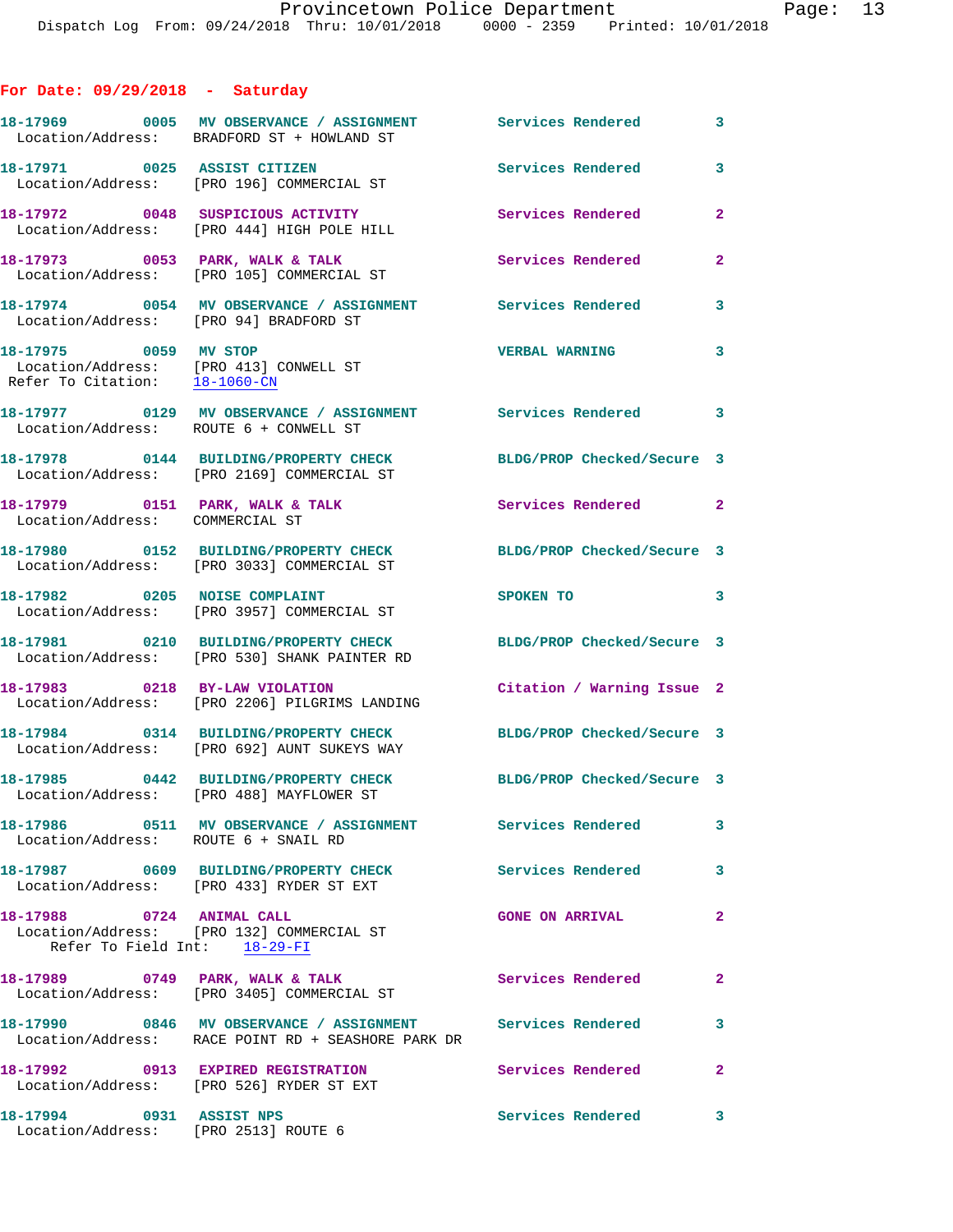| Location/Address: [PRO 3287] ROUTE 6                                                                                                   | 18-17996 0942 BUILDING/PROPERTY CHECK                                                                           | BLDG/PROP Checked/Secure 3 |                         |
|----------------------------------------------------------------------------------------------------------------------------------------|-----------------------------------------------------------------------------------------------------------------|----------------------------|-------------------------|
|                                                                                                                                        | 18-17997 0946 MEDICAL EMERGENCY<br>Location/Address: [PRO 440] HARRY KEMP WAY                                   | Transported to Hospital 1  |                         |
|                                                                                                                                        | 18-17999 0948 MEDICAL EMERGENCY<br>Location/Address: [PRO 943] HARRY KEMP WAY                                   | Transported to Hospital 1  |                         |
|                                                                                                                                        | 18-17998 0956 BUILDING/PROPERTY CHECK<br>Location/Address: [PRO 132] COMMERCIAL ST                              | Services Rendered          | $\overline{\mathbf{3}}$ |
|                                                                                                                                        | 18-18000 1026 MEDICAL EMERGENCY<br>Location/Address: [PRO 440] HARRY KEMP WAY                                   | Transported to Hospital 1  |                         |
|                                                                                                                                        | 18-18002 1059 PARK, WALK & TALK<br>Location/Address: [PRO 537] SHANK PAINTER RD                                 | Services Rendered          | $\overline{2}$          |
| 18-18003 1116 MV COMPLAINT<br>Refer To Field Int: 18-30-FI                                                                             | Location/Address: [PRO 542] SHANK PAINTER RD                                                                    | <b>Services Rendered</b>   | $\mathbf{2}$            |
|                                                                                                                                        | 18-18005 1134 ESCORT / TRANSPORT<br>Location/Address: [PRO 542] SHANK PAINTER RD                                | Services Rendered 3        |                         |
| Location/Address: [PRO 2513] ROUTE 6                                                                                                   | 18-18004 1136 MV OBSERVANCE / ASSIGNMENT Services Rendered 3                                                    |                            |                         |
| 18-18006 1153 BIKE - ACCIDENT<br>Location/Address: [PRO 94] BRADFORD ST<br>Refer To Citation: T1244416<br>Refer To Accident: 18-118-AC |                                                                                                                 | Citation / Warning Issue 1 |                         |
| 18-18007 1237 TRAFFIC CONTROL<br>Location/Address: [PRO 2479] ROUTE 6                                                                  |                                                                                                                 | Services Rendered 3        |                         |
| 18-18008 1307 ANIMAL CALL                                                                                                              | Location/Address: [PRO 2277] BRADFORD ST                                                                        | Services Rendered          | $\mathbf{2}$            |
|                                                                                                                                        | 18-18009 1308 LOST PINK WALLET<br>Location/Address: [PRO 542] SHANK PAINTER RD                                  | Services Rendered          | 3                       |
|                                                                                                                                        | 18-18010 1311 PARK, WALK & TALK<br>Location/Address: [PRO 526] RYDER ST EXT                                     | Services Rendered          | $\overline{2}$          |
| 18-18011 1320 MV COMPLAINT<br>Location/Address: [PRO 2521] ROUTE 6                                                                     |                                                                                                                 | Services Rendered          | 2 <sup>1</sup>          |
| 18-18012 1332 PARK, WALK & TALK                                                                                                        | Location/Address: [PRO 526] RYDER ST EXT                                                                        | <b>Services Rendered</b>   | $\overline{2}$          |
|                                                                                                                                        | 18-18013 1338 TRAFFIC CONTROL<br>Location/Address: [PRO 3314] COMMERCIAL ST                                     | <b>Services Rendered</b>   | 3                       |
| 18-18014 1348 MEDICAL EMERGENCY                                                                                                        | Location/Address: [PRO 396] COMMERCIAL ST                                                                       | Services Rendered          | 1.                      |
|                                                                                                                                        | 18-18015 1355 ASSIST DEPARTMENT / MUTUAL AID Services Rendered<br>Location/Address: [PRO 1892] SHANK PAINTER RD |                            | 3                       |
| 18-18018 1404 MV COLLISION                                                                                                             | Location/Address: BRADFORD ST + COMMERCIAL ST<br>Refer To Accident: 18-119-AC                                   | <b>PATIENT REFUSAL</b>     | $\mathbf{1}$            |
|                                                                                                                                        | Location/Address: [PRO 1989] COMMERCIAL ST                                                                      | Services Rendered          | $\mathbf{2}$            |
| 18-18020 1439 ANIMAL CALL<br>Location/Address: [PRO 4048] ROUTE 6                                                                      |                                                                                                                 | Services Rendered          | $\mathbf{2}$            |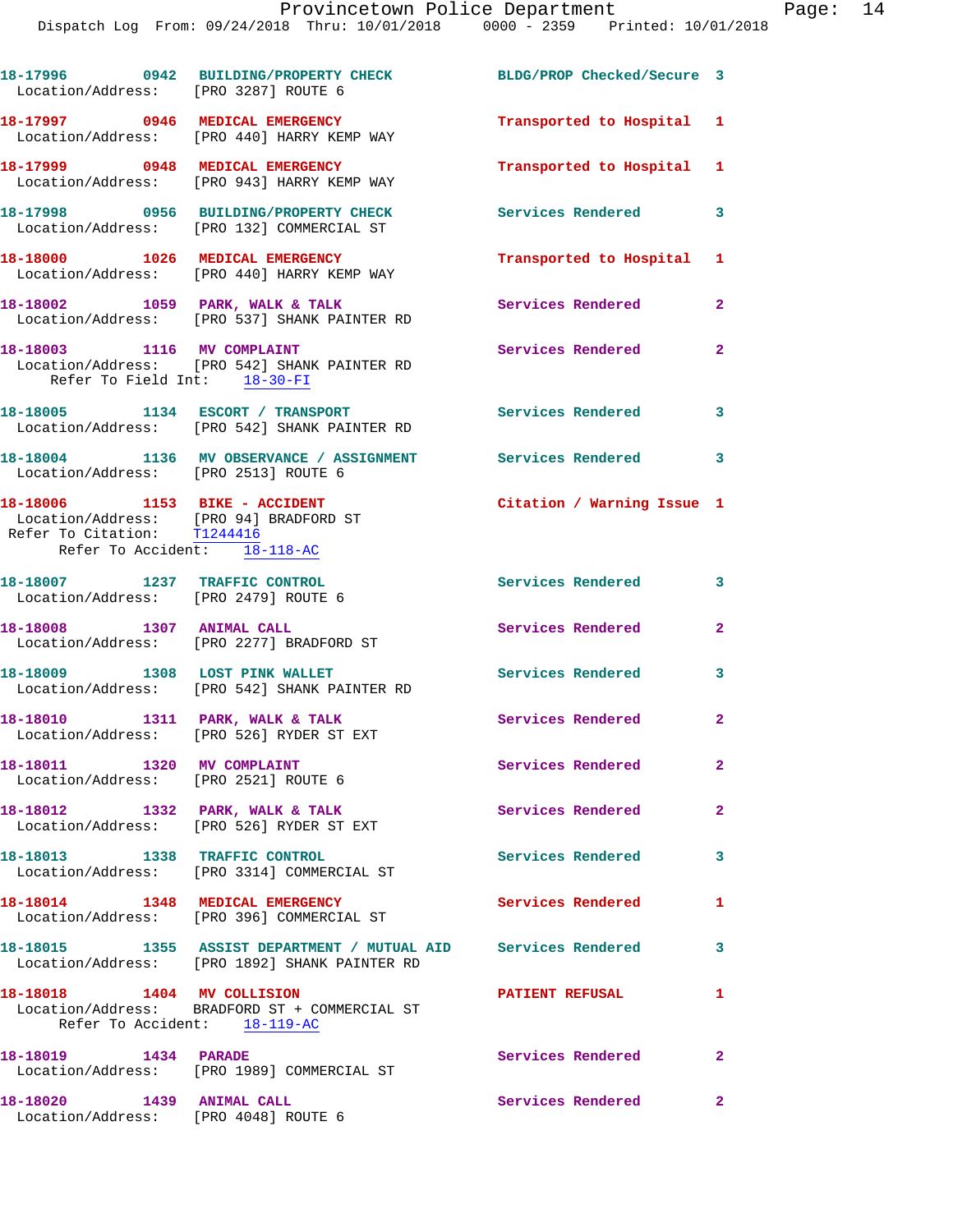|                                      | Provincetown Police Department<br>Dispatch Log From: 09/24/2018 Thru: 10/01/2018 0000 - 2359 Printed: 10/01/2018    |                            |              | Page: 15 |  |
|--------------------------------------|---------------------------------------------------------------------------------------------------------------------|----------------------------|--------------|----------|--|
|                                      |                                                                                                                     |                            |              |          |  |
|                                      | 18-18021 1506 MV COMPLAINT<br>Location: [PRO 3672] TOWN LINE                                                        | Could Not Locate 2         |              |          |  |
|                                      | 18-18022 1522 LOST PROPERTY 18-18022 1652 EXTREMENT SERVICES Rendered 3<br>Location/Address: [PRO 1256] STANDISH ST |                            |              |          |  |
|                                      | 18-18023 1531 ASSIST DEPARTMENT / MUTUAL AID Services Rendered 3<br>Location/Address: [TRU 310] ROUTE 6             |                            |              |          |  |
| Location/Address: ROUTE 6 + SNAIL RD | 18-18024 1554 MV DISABLED                                                                                           | Services Rendered          | $\mathbf{2}$ |          |  |
| 18-18025   1618   ANIMAL CALL        | Location/Address: [PRO 1210] PEARL ST                                                                               | Services Rendered          | $\mathbf{2}$ |          |  |
|                                      | 18-18026 1630 LOST PROPERTY<br>Location/Address: [PRO 542] SHANK PAINTER RD                                         | Services Rendered 3        |              |          |  |
| Location/Address: CEMETERY RD        | 18-18028    1646 BIKE - GENERAL                                                                                     | Services Rendered 2        |              |          |  |
| Refer To Field Int: 18-31-FI         | 18-18029 1700 SUSPICIOUS ACTIVITY SPOKEN TO<br>Location/Address: [PRO 4082] GOSNOLD ST                              |                            | $\mathbf{2}$ |          |  |
|                                      | 18-18030 1733 MV STOP<br>Location/Address: [PRO 2277] BRADFORD ST<br>Refer To Citation: 18-1061-CN                  | <b>VERBAL WARNING</b>      | 3            |          |  |
|                                      | 18-18031 1810 MV COLLISION<br>Location/Address: [PRO 1952] COMMERCIAL ST                                            | Services Rendered 1        |              |          |  |
| Refer To Citation: 18-1062-CN        | 18-18033 1852 MV STOP<br>Location/Address: [PRO 245] COMMERCIAL ST                                                  | <b>VERBAL WARNING</b>      | $\mathbf{3}$ |          |  |
|                                      | 18-18035 1941 MV STOP<br>Location/Address: [PRO 1198] BRADFORD ST<br>Refer To Citation: $\frac{18-1063-CN}{\ }$     | <b>VERBAL WARNING</b>      | $\mathbf{3}$ |          |  |
|                                      | 18-18036  2008 BUILDING/PROPERTY CHECK  Services Rendered  3<br>Location/Address: [PRO 3259] MACMILLAN WHARF        |                            |              |          |  |
| 18-18037 2038 MV DISABLED            | Location/Address: [PRO 1791] BRADFORD ST                                                                            | Services Rendered 2        |              |          |  |
|                                      | 18-18038 2042 BUILDING/PROPERTY CHECK BLDG/PROP Checked/Secure 3<br>Location/Address: [PRO 530] SHANK PAINTER RD    |                            |              |          |  |
|                                      | 18-18039 2045 BUILDING/PROPERTY CHECK<br>Location/Address: [PRO 2169] COMMERCIAL ST                                 | BLDG/PROP Checked/Secure 3 |              |          |  |
|                                      | 18-18040 2051 BUILDING/PROPERTY CHECK BLDG/PROP Checked/Secure 3<br>Location/Address: [PRO 519] RACE POINT RD       |                            |              |          |  |
|                                      | 18-18041 2142 BUILDING/PROPERTY CHECK BLDG/PROP Checked/Secure 3<br>Location/Address: [PRO 3033] COMMERCIAL ST      |                            |              |          |  |
|                                      | 18-18042 2213 BUILDING/PROPERTY CHECK BLDG/PROP Checked/Secure 3<br>Location/Address: [PRO 516] RACE POINT RD       |                            |              |          |  |
|                                      | 18-18043 2225 BUILDING/PROPERTY CHECK BLDG/PROP Checked/Secure 3<br>Location/Address: [PRO 692] AUNT SUKEYS WAY     |                            |              |          |  |
|                                      | 18-18044 2310 MEDICAL EMERGENCY<br>Location/Address: [PRO 3773] CREEK RD                                            | Transported to Hospital 1  |              |          |  |
|                                      | 18-18045 2343 BUILDING/PROPERTY CHECK BLDG/PROP Checked/Secure 3<br>Location/Address: [PRO 1646] WINSLOW ST         |                            |              |          |  |
| 18-18046 2355 NOISE COMPLAINT        |                                                                                                                     | SPOKEN TO                  | - 3          |          |  |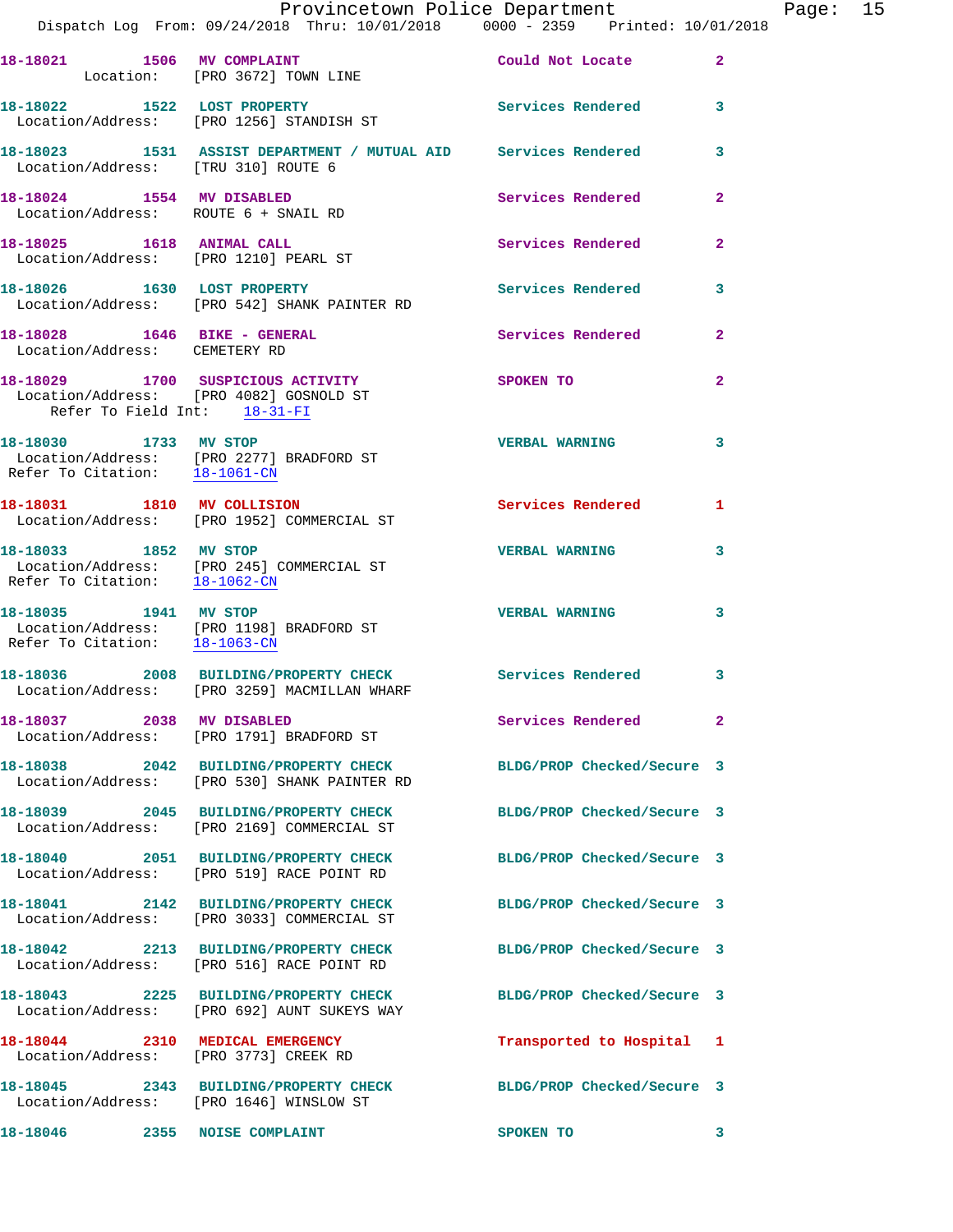Location/Address: COTTAGE ST + BRADFORD ST

## **For Date: 09/30/2018 - Sunday**

|                                                                                                | 18-18047 0009 BUILDING/PROPERTY CHECK<br>Location/Address: [PRO 1645] HARRY KEMP WAY                              | BLDG/PROP Checked/Secure 3 |                         |
|------------------------------------------------------------------------------------------------|-------------------------------------------------------------------------------------------------------------------|----------------------------|-------------------------|
|                                                                                                | 18-18048      0014   MV OBSERVANCE / ASSIGNMENT      Services Rendered<br>Location/Address: [PRO 595] BRADFORD ST |                            | $\mathbf{3}$            |
| 18-18049 0027 NOISE COMPLAINT<br>Location/Address: KILEY CT                                    |                                                                                                                   | SPOKEN TO                  | 3                       |
| 18-18051 0031 MV STOP<br>Location/Address: [PRO 2518] ROUTE 6<br>Refer To Citation: 18-1064-CN |                                                                                                                   | <b>VERBAL WARNING</b>      | 3                       |
|                                                                                                | 18-18053 0036 BAR CHECK<br>Location/Address: [PRO 3443] COMMERCIAL ST                                             | Services Rendered          | $\overline{\mathbf{2}}$ |
|                                                                                                | 18-18050 0037 MV OBSERVANCE / ASSIGNMENT Services Rendered 3<br>Location/Address: BRADFORD ST + HOWLAND ST        |                            |                         |
| 18-18054 0112 MV STOP                                                                          | Location/Address: BRADFORD ST + COMMERCIAL ST<br>Refer To Citation: 18-1065-CN                                    | <b>VERBAL WARNING</b>      | 3                       |
|                                                                                                | 18-18055 0129 BUILDING/PROPERTY CHECK<br>Location/Address: [PRO 3259] MACMILLAN WHARF                             | Services Rendered 3        |                         |
| 18-18056 0143 NOISE COMPLAINT<br>Location/Address: LOVETTS CT                                  |                                                                                                                   | SPOKEN TO                  | 3                       |
|                                                                                                | 18-18057 0237 BUILDING/PROPERTY CHECK<br>Location/Address: [PRO 175] COMMERCIAL ST                                | BLDG/PROP Checked/Secure 3 |                         |
|                                                                                                | 18-18058 0259 BUILDING/PROPERTY CHECK<br>Location/Address: [PRO 3430] COMMERCIAL ST                               | Services Rendered 3        |                         |
|                                                                                                | 18-18059 0319 BUILDING/PROPERTY CHECK<br>Location/Address: [PRO 1886] BRADFORD ST                                 | BLDG/PROP Checked/Secure 3 |                         |
| Location/Address: ROUTE 6 + HOWLAND ST                                                         | 18-18060 0524 MV OBSERVANCE / ASSIGNMENT Services Rendered 3                                                      |                            |                         |
| 18-18061 0555 MV STOP<br>Refer To Field Int: 18-32-FI                                          | Location/Address: [PRO 539] SHANK PAINTER RD<br>Refer To Citation: T1244223                                       | Citation / Warning Issue 3 |                         |
| Location/Address: SNAIL RD + ROUTE 6                                                           | 18-18062 0838 MV OBSERVANCE / ASSIGNMENT Services Rendered                                                        |                            | 3                       |
| 18-18065 0924 MV STOP<br>Location/Address: [PRO 521] ROUTE 6<br>Refer To Citation: 18-1066-CN  |                                                                                                                   | <b>VERBAL WARNING</b>      | 3                       |
| 18-18066                                                                                       | 1026 NOISE COMPLAINT<br>Location/Address: [PRO 488] MAYFLOWER ST                                                  | Services Rendered 3        |                         |
|                                                                                                | 18-18068 1039 BUILDING/PROPERTY CHECK<br>Location/Address: [PRO 3259] MACMILLAN WHARF                             | BLDG/PROP Checked/Secure 3 |                         |
|                                                                                                | 18-18067 1043 BUILDING/PROPERTY CHECK<br>Location/Address: [PRO 3259] MACMILLAN WHARF                             | Services Rendered          | 3                       |
|                                                                                                | 18-18069 1045 MV OBSERVANCE / ASSIGNMENT<br>Location/Address: [PRO 444] HIGH POLE HILL                            | <b>Services Rendered</b>   | 3                       |
| 18-18070 1109 ROAD RACE                                                                        |                                                                                                                   | Services Rendered          | 3                       |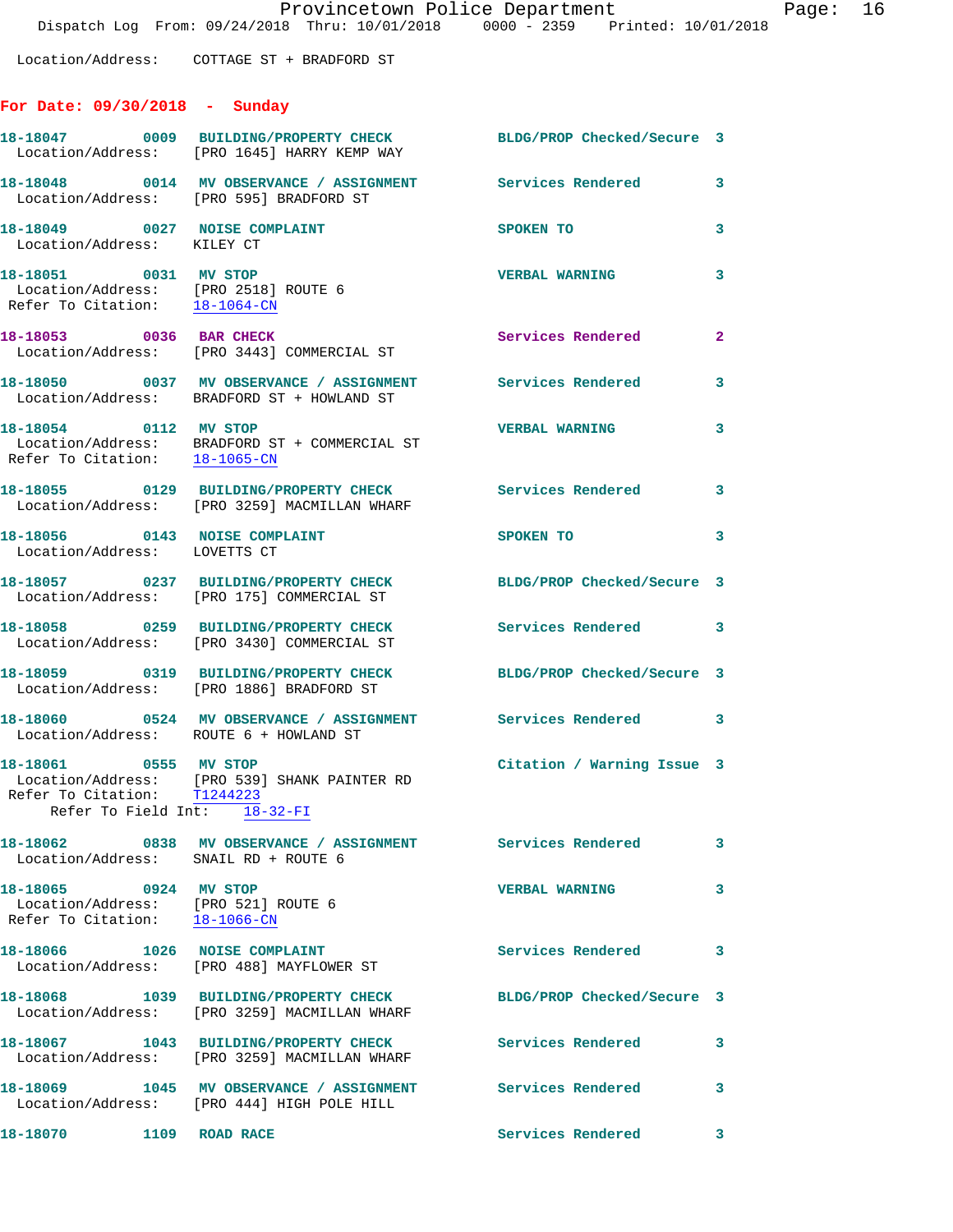|                                                                                                | Provincetown Police Department<br>Dispatch Log From: 09/24/2018 Thru: 10/01/2018 0000 - 2359 Printed: 10/01/2018 |                            |              |
|------------------------------------------------------------------------------------------------|------------------------------------------------------------------------------------------------------------------|----------------------------|--------------|
|                                                                                                | Location/Address: [PRO 488] MAYFLOWER ST                                                                         |                            |              |
| 18-18071 1224 LOST EYEGLASSES<br>Location/Address: [PRO 901] COURT ST                          |                                                                                                                  | Services Rendered          | 3            |
|                                                                                                | 18-18072 1336 PARK, WALK & TALK<br>Location/Address: RYDER ST + COMMERCIAL ST                                    | Services Rendered          | $\mathbf{2}$ |
|                                                                                                | 18-18073 1355 AIRCRAFT EMERGENCY<br>Location/Address: [PRO 516] RACE POINT RD                                    | Referred to Other Agency 2 |              |
| 18-18074 1422 LOST GREY WALLET                                                                 | Location/Address: [PRO 542] SHANK PAINTER RD                                                                     | Services Rendered          | 3            |
|                                                                                                | 18-18076  1607 BUILDING/PROPERTY CHECK<br>Location/Address: [PRO 3259] MACMILLAN WHARF                           | <b>Services Rendered</b>   | 3            |
|                                                                                                | 18-18077 1648 BUILDING/PROPERTY CHECK<br>Location/Address: [PRO 2494] BRADFORD ST                                | <b>Services Rendered</b>   | 3            |
| 18-18078 1707 MV STOP<br>Refer To Citation: 18-1067-CN                                         | Location/Address: [PRO 1898] BRADFORD ST                                                                         | <b>VERBAL WARNING</b>      | 3            |
| 18-18079 1718 MV STOP<br>Refer To Citation: $\overline{18-1069-CN}$                            | Location/Address: [PRO 1474] FRANKLIN ST<br>Refer To Citation: 18-1068-CN                                        | <b>VERBAL WARNING</b>      | 3            |
| 18-18080 1832 FOLLOW UP                                                                        | Location/Address: [PRO 3670] SHANK PAINTER RD                                                                    | Services Rendered          | 2            |
|                                                                                                | 18-18081 1859 BUILDING/PROPERTY CHECK<br>Location/Address: [PRO 182] COMMERCIAL ST                               | BLDG/PROP Checked/Secure 3 |              |
| 18-18083 1959 MV STOP<br>Refer To Citation: 18-1070-CN                                         | Location/Address: [PRO 731] BRADFORD ST                                                                          | <b>VERBAL WARNING</b>      | 3            |
| 18-18084 2008 MV COMPLAINT                                                                     | Location/Address: [PRO 1714] COMMERCIAL ST                                                                       | Citation / Warning Issue 2 |              |
| 18-18086 2018 MV STOP<br>Location/Address: [PRO 2518] ROUTE 6<br>Refer To Citation: 18-1071-CN |                                                                                                                  | <b>VERBAL WARNING</b>      | 3            |
|                                                                                                | 18-18085 2019 BUILDING/PROPERTY CHECK<br>Location/Address: [PRO 3737] BRADFORD ST                                | <b>Services Rendered</b>   | 3            |
|                                                                                                | 18-18087 2020 BUILDING/PROPERTY CHECK<br>Location/Address: [PRO 3033] COMMERCIAL ST                              | BLDG/PROP Checked/Secure 3 |              |
|                                                                                                | 18-18088 2027 BUILDING/PROPERTY CHECK<br>Location/Address: [PRO 440] HARRY KEMP WAY                              | BLDG/PROP Checked/Secure 3 |              |
|                                                                                                | 18-18089 2028 LOST PROPERTY<br>Location/Address: [PRO 3256] COMMERCIAL ST                                        | Services Rendered          | 3            |
| 2040 BAR CHECK<br>18-18092                                                                     | Location/Address: [PRO 3443] COMMERCIAL ST                                                                       | Services Rendered          | 2            |
|                                                                                                | 18-18093 2059 BUILDING/PROPERTY CHECK<br>Location/Address: [PRO 530] SHANK PAINTER RD                            | BLDG/PROP Checked/Secure 3 |              |
|                                                                                                | 18-18094 2121 BUILDING/PROPERTY CHECK<br>Location/Address: [PRO 2169] COMMERCIAL ST                              | BLDG/PROP Checked/Secure 3 |              |
|                                                                                                | 18-18095 2149 BUILDING/PROPERTY CHECK<br>Location/Address: [PRO 526] RYDER ST EXT                                | Services Rendered          | 3            |
| 18-18096                                                                                       | 2155 BUILDING/PROPERTY CHECK                                                                                     | BLDG/PROP Checked/Secure 3 |              |

Page: 17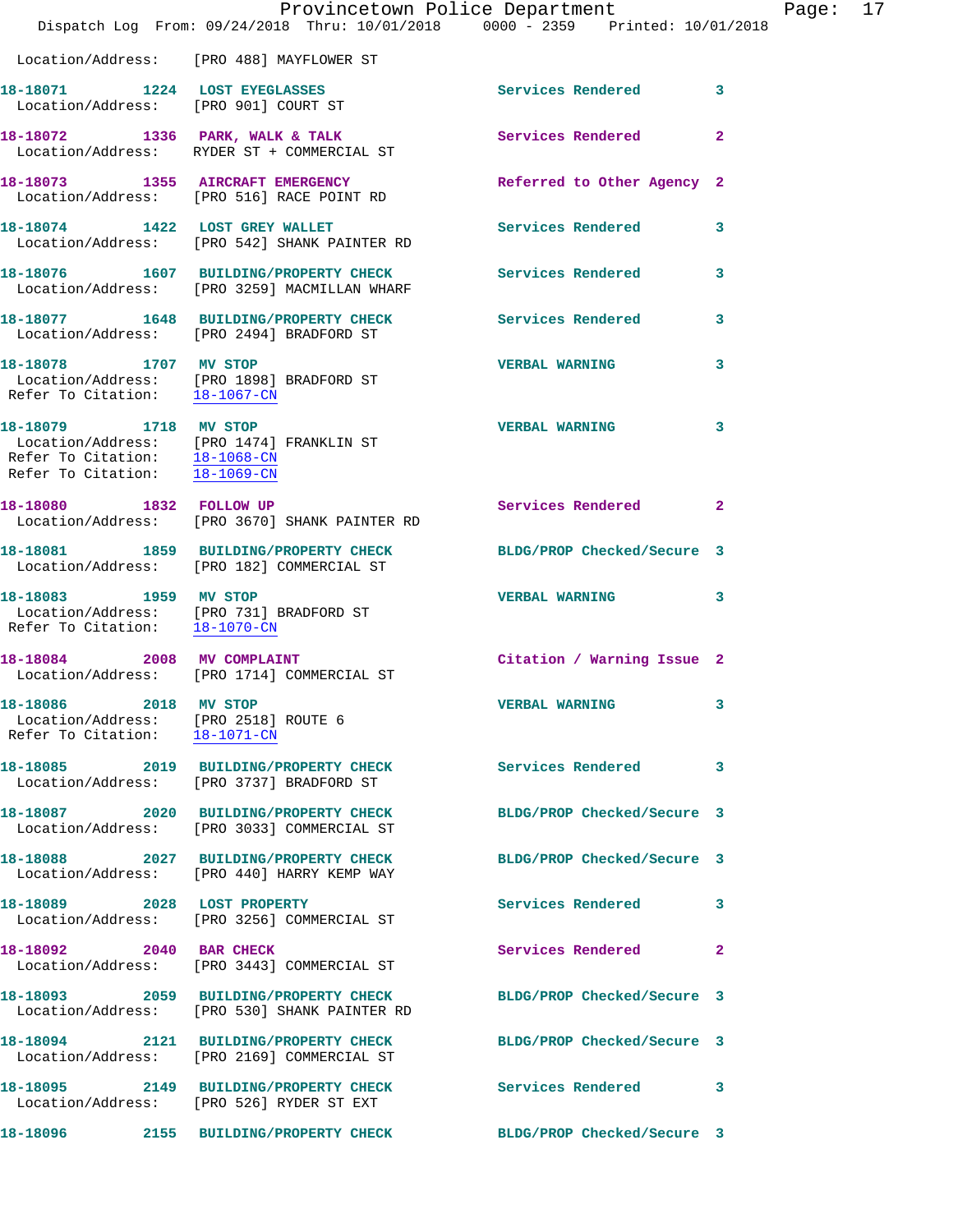|                                      | Dispatch Log From: 09/24/2018 Thru: 10/01/2018 0000 - 2359 Printed: 10/01/2018                                       | Provincetown Police Department | Page: 18                |
|--------------------------------------|----------------------------------------------------------------------------------------------------------------------|--------------------------------|-------------------------|
|                                      | Location/Address: [PRO 519] RACE POINT RD                                                                            |                                |                         |
|                                      | 18-18097 2201 BUILDING/PROPERTY CHECK Services Rendered 3<br>Location/Address: [PRO 433] RYDER ST EXT                |                                |                         |
|                                      | 18-18098 2201 BUILDING/PROPERTY CHECK BLDG/PROP Checked/Secure 3<br>Location/Address: [PRO 1638] COMMERCIAL ST       |                                |                         |
|                                      | 18-18099 2309 ASSIST CITIZEN<br>Location/Address: [PRO 542] SHANK PAINTER RD                                         | <b>SPOKEN TO</b>               | $\overline{\mathbf{3}}$ |
|                                      | 18-18100 2351 BUILDING/PROPERTY CHECK BLDG/PROP Checked/Secure 3<br>Location/Address: [PRO 444] HIGH POLE HILL       |                                |                         |
|                                      | 18-18103 2357 MV STOP<br>Location/Address: [PRO 57] BRADFORD ST<br>Refer To Citation: <u>18-1073-CN</u>              | <b>VERBAL WARNING</b>          | 3                       |
|                                      | 18-18104 2358 MV COMPLAINT<br>Location/Address: [PRO 2521] ROUTE 6                                                   | Could Not Locate               | $\mathbf{2}$            |
|                                      | 18-18102  2359 MV OBSERVANCE / ASSIGNMENT Services Rendered 3<br>Location/Address: BRADFORD ST + HOWLAND ST          |                                |                         |
| For Date: 10/01/2018 - Monday        |                                                                                                                      |                                |                         |
|                                      | 18-18101 0003 MV OBSERVANCE / ASSIGNMENT Services Rendered 3<br>Location/Address: [PRO 94] BRADFORD ST               |                                |                         |
| Location/Address: [PRO 2521] ROUTE 6 | 18-18105 0014 MV OBSERVANCE / ASSIGNMENT Services Rendered                                                           |                                | 3                       |
|                                      | 18-18106 0039 PARK, WALK & TALK 6 Services Rendered 2<br>Location/Address: [PRO 105] COMMERCIAL ST                   |                                |                         |
|                                      | 18-18108 0044 BUILDING/PROPERTY CHECK BLDG/PROP Checked/Secure 3<br>Location/Address: [PRO 175] COMMERCIAL ST        |                                |                         |
|                                      | 18-18107 0046 MV OBSERVANCE / ASSIGNMENT Services Rendered 3<br>Location/Address: BRADFORD ST + HOWLAND ST           |                                |                         |
| Location/Address: COMMERCIAL ST      | 18-18109 0050 BUILDING/PROPERTY CHECK BLDG/PROP Checked/Secure 3                                                     |                                |                         |
|                                      | Location/Address: [PRO 2490] PROVINCELANDS RD                                                                        |                                |                         |
|                                      | 18-18111 0124 BUILDING/PROPERTY CHECK Services Rendered 3<br>Location/Address: [PRO 2490] PROVINCELANDS RD           |                                |                         |
|                                      | 18-18112   0129   BUILDING/PROPERTY CHECK BLDG/PROP Checked/Secure 3<br>Location/Address: [PRO 530] SHANK PAINTER RD |                                |                         |
|                                      | 18-18113 0157 BUILDING/PROPERTY CHECK Services Rendered 3<br>Location/Address: [PRO 2483] COMMERCIAL ST              |                                |                         |
|                                      | 18-18114 0206 MISSING PERSON<br>Location/Address: [PRO 542] SHANK PAINTER RD                                         | FOLLOW UP                      | $\mathbf{1}$            |
|                                      | 18-18115 0237 PARK, WALK & TALK<br>Location/Address: [PRO 204] COMMERCIAL ST                                         | Services Rendered              | $\mathbf{2}$            |
| Location/Address: ROUTE 6 + SNAIL RD | 18-18116   0308 MV OBSERVANCE / ASSIGNMENT   Services Rendered   3                                                   |                                |                         |
| Location/Address: [PRO 2521] ROUTE 6 | 18-18117 0519 MV OBSERVANCE / ASSIGNMENT Services Rendered 3                                                         |                                |                         |
| 18-18118 0523 MV STOP                | Location/Address: [PRO 2513] ROUTE 6                                                                                 | <b>VERBAL WARNING</b>          | $\mathbf{3}$            |